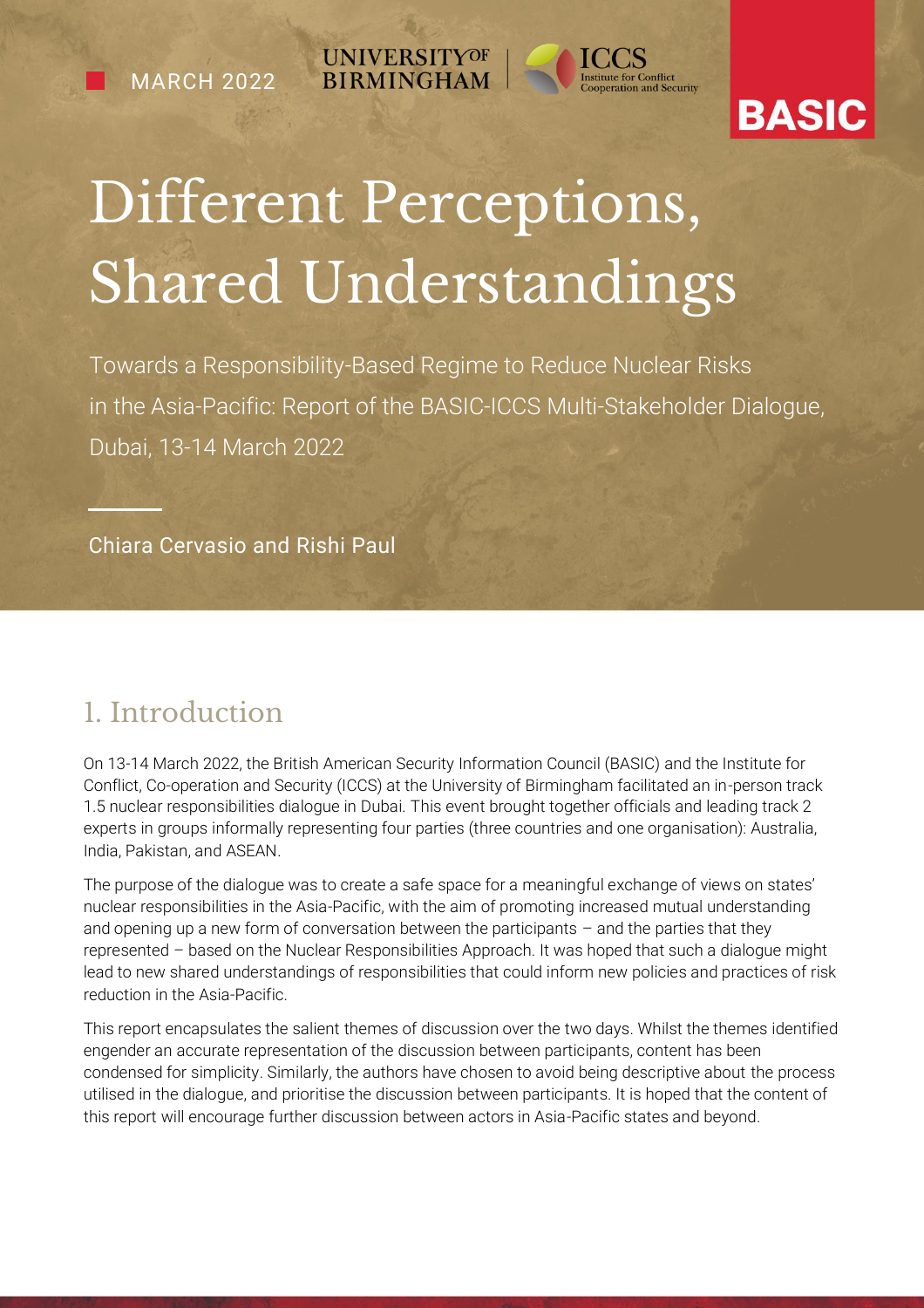### 2. Methodology and Description of Dialogue

The dialogue, which was held under the Chatham House Rule, took place over two days and consisted of six BASIC-ICCS facilitators and thirteen participants — evenly split into three national (Australia, India, Pakistan) and one organisational group (ASEAN).<sup>1</sup> These parties to the dialogue were selected on the basis that each of them has different perspectives on the legitimacy and utility of nuclear weapons, and each plays important regional roles in the cultivation of the security landscape in the Asia-Pacific.

The dialogue was designed as a *Multi-Stakeholder Dialogue*: the final stage of the three-stage dialogue process as set out in the BASIC-ICCS's recently published *Nuclear Responsibilities Toolkit.*<sup>2</sup> The facilitators ensured understanding of the Nuclear Responsibilities Approach among participants, promoted adherence to the principles of nuclear responsibilities dialogues as set out in the *Toolkit*, preserved respect between competing perspectives, and channelled the flow of discussion towards constructive outcomes.

Prior to the dialogue, BASIC and ICCS spent eight months preparing the groundwork, which included the fulfilment of a sequence of path dependent activities designed to ensure that participants were fully prepared and confident to engage on a meaningful level with the multi-stakeholder process. The dialogue process imagined by the Nuclear Responsibilities Approach is experimental and innovative, and speaks to an interactive, 'bottom-up', and context-dependent method for engagement. Therefore, it was essential that participants felt comfortable engaging with a 'new style' of dialogue as part of a process that challenged their perceptions in a bid to develop shared understandings.

Participants to the dialogue were selected based upon their level of engagement and understanding of nuclear responsibilities throughout the entire eight-month process. For BASIC and ICCS, engagement constituted attendance in briefings, Familiarisation and Collective Introspection meetings (stages one and two of the three-stage dialogue process set out in the *Toolkit)* — all held between June 2021 and February 2022. However, given work commitments and associated time constraints, not all participants invited to the Multi-Stakeholder Dialogue had attended prior meetings. BASIC and ICCS had anticipated the difficulty for participants to attend everything and in such cases – which were few – selected participants based on their receptiveness to the purpose of nuclear responsibilities as a mechanism for advancing dialogue on nuclear issues.

The dialogue comprised a combination of plenary and mixed breakout group sessions, in order to generate new ideas and foster collective learning. During the mixed breakout group sessions, representatives of the different parties to the dialogue were mixed together to work in smaller settings. Each of the two mixed groups consisted of six to seven participants (comprising one or two participants per party), and in addition two facilitators and one rapporteur from BASIC-ICCS.

The dialogue contained a number of broad arcs, which were planned in advance through the design of the agenda. First, while the dialogue began with the parties sitting in and presenting from their own groups, the longer the dialogue went on the more the distinctions between these parties dissolved and gave way to joint thinking and inter-party collaboration. Second, the dialogue began structured, but deliberately became increasingly less structured or planned in order to allow the ideas generated in the

<sup>1</sup> The ASEAN group comprised participants from Indonesia, Malaysia, the Philippines, and Singapore.

<sup>2</sup> Sebastian Brixey-Williams, Alice Spilman, and Nicholas J. Wheeler, *The Nuclear Responsibilities Toolkit: A Practical Guide for Thinking, Talking and Writing* (London: The British American Security Information Council (BASIC, August 2021). <https://basicint.org/the-nuclear-responsibilities-toolkit-a-practical-guide-for-thinking-talking-and-writing/>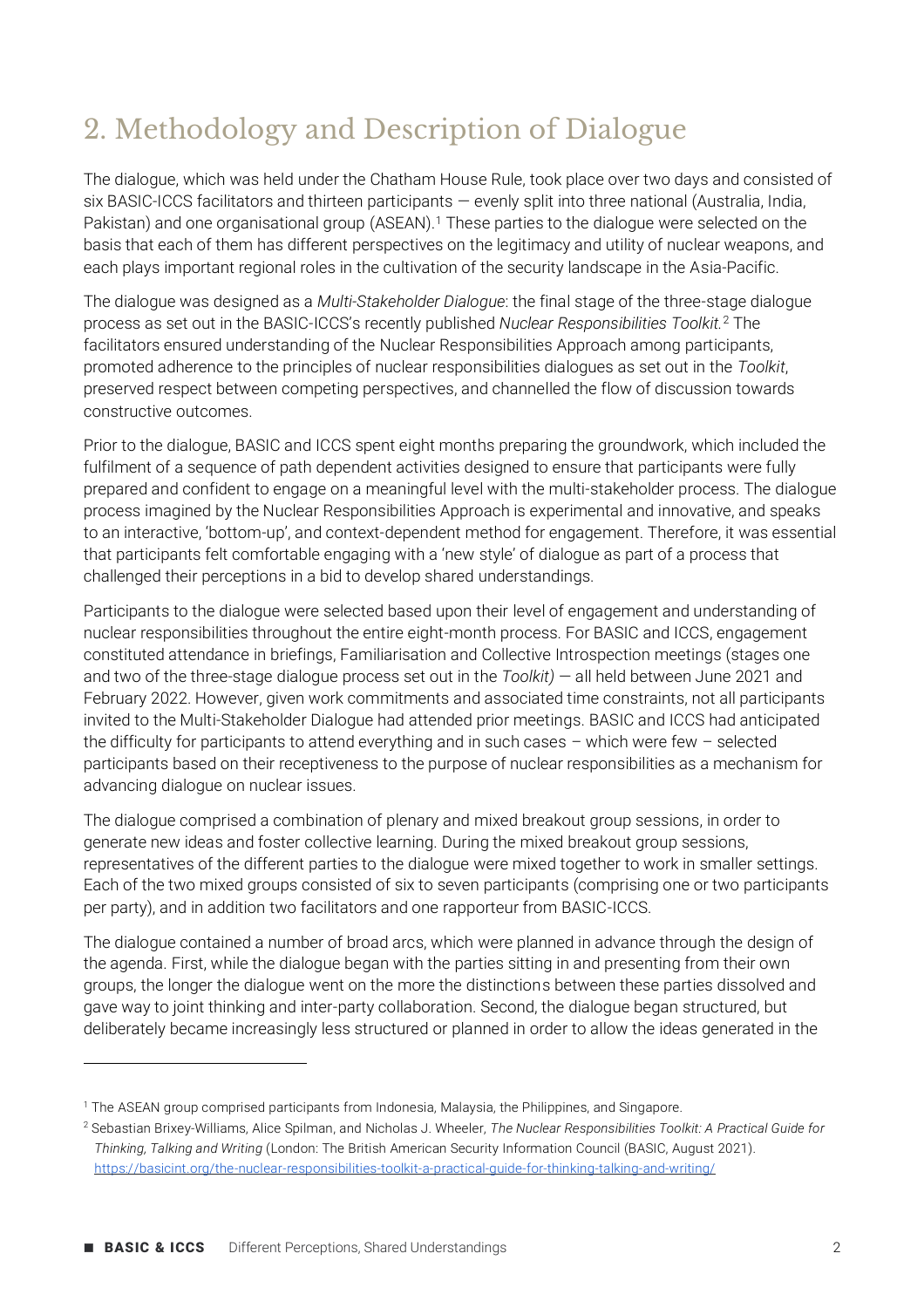dialogue to chart the course of conversation. Third, while the discussion started with a focus on the *descriptive*, with the parties explaining how things are now from their own perspectives, as the dialogue progressed the discussion became increasingly *normative*, with the parties collectively exploring how things could be in the future. Fourth, while the conversation began at the more-abstract level of responsibilities, as things progressed it became increasingly concerned with the more-concrete level of recommendations for policies and practices.

As a result, Day 1 was primarily concerned with fostering a baseline of mutual understanding of each party's nuclear responsibilities and how they perceive their existing associated policies and practices. Day 2, by contrast, focused more on identifying shared responsibilities – the responsibilities that two or more parties to the dialogue have to one another, or to broader referents such as the international community, the environment, and so on – and thinking about steps that could be taken by the different parties in order to fulfil those responsibilities better.

### Preparation

Each party was asked to come to the dialogue having completed preparatory work as a group that would raise the quality of the discussion. In the weeks preceding the dialogue, each party was asked by the facilitators to meet virtually to complete a template of the Responsibilities Framework. <sup>3</sup> The Responsibilities Framework is a tool, developed by BASIC-ICCS in the *Toolkit*, designed to structure an actor's thinking about their nuclear responsibilities in relation to others.<sup>4</sup>

The Responsibilities Framework was used as preparatory work in this dialogue to facilitate discussions in each party around some key issues. These were: i) each party's nuclear responsibilities in relation to the other parties to the dialogue; ii) how these responsibilities are currently fulfilled in policies and practices; iii) what might be done differently to fulfil these responsibilities more effectively in the future; iv) whether there were tensions, competition, or conflicts between the fulfilment of different responsibilities, and how these could be managed or resolved; v) how the other parties to the dialogue might perceive and feel about one's own responsibilities and their fulfilment in existing policies and practices; and vi) how to better signal or message what one is doing/will do to fulfil its responsibilities in ways that could reduce conflict dynamics with other parties to the dialogue.

Careful and extensive efforts were undertaken by the Programme team to create a positive working atmosphere – a priority that ran throughout the entire design and facilitation of the event. Indeed, creating a safe facilitated space for dialogue was of paramount importance, given that two of the dialogue parties are nuclear adversaries who have no regular dialogue at the official level. BASIC-ICCS made a number of choices and undertook a number of steps in order to achieve a suitable level of what the conflict researcher Herbert Kelman would call 'working trust', to ensure that participants involved in the process believed that each was sincerely committed to the process of dialogue and that it was in the interest of the other to find points of convergence.<sup>5</sup>

<sup>3</sup> BASIC-ICCS facilitators did not attend these meetings, but were available to answer participant questions.

<sup>4</sup> The Responsibilities Framework is illustrated on p. 25 of the *Toolkit*.

 $5$  Working trust is defined by Kelman as 'trust in the other side's seriousness and sincerity in the quest for peace  $-$  in its genuine commitment, largely out of its own interest, to finding a mutually acceptable accommodation'. See Herbert Kelman, 'Building Trust Among Enemies: The Central Challenge for International Conflict Resolution', *International Journal of Intercultural Relations* 29, no. 6 (2005): 639-650, doi: 10.1016/j.ijintrel.2005.07.011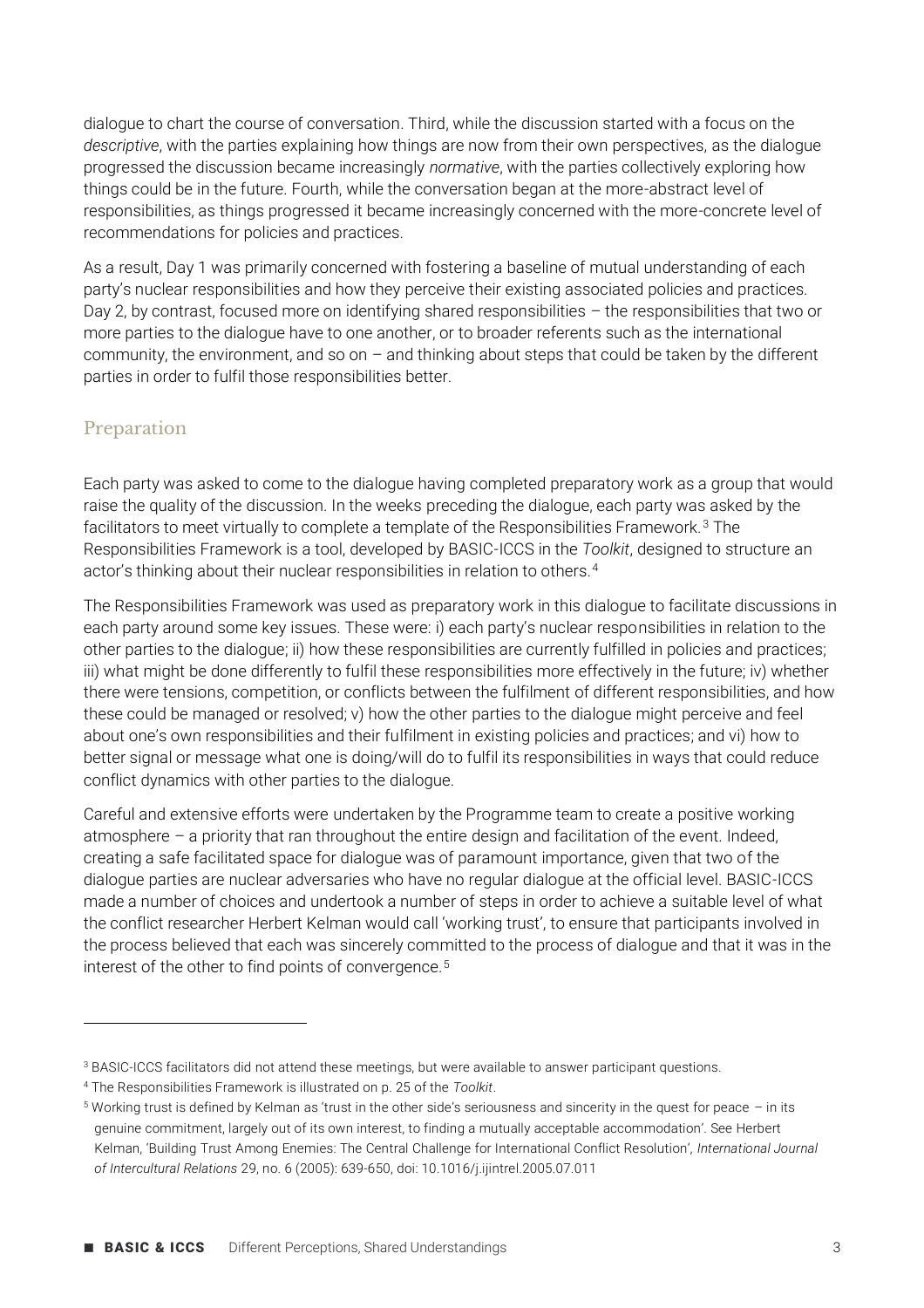The night before the dialogue, participants convened for a reception and dinner, during which participants were given the opportunity to get to know one another in a more informal capacity. Having got to know one another at the dinner, it was hoped that participants could get to know the human in their interlocutors before even starting the dialogue.

During the first day of dialogue, facilitators organised some icebreaker interactive activities, such as speed networking introductions, to turn must-do things into fun things to do. Then, some dedicated time was set aside to collectively set the expectations for the dialogue in an anonymous and fun way crumpling up expectations in papers and trying to toss them into a bowl in the middle of the circle, then reading them out in plenary. At the end of Day 1, participants were invited to take some free time to allow people to rest or to make their own informal plans.

During the dialogue, facilitators used a flexible, 'bottom-up' approach. The agenda was reworked more than once across the two days of dialogue to be adapted to participants' needs and to take into account the points of talks and issues that emerged during the dialogue. Moreover, facilitators called plenty of snack and coffee breaks to ensure that everyone felt energised and to facilitate informal conversations. At the end of the dialogue, a dinner was organised in a relaxed, informal location to cement relationships.

Feedback collected from the participants after the event demonstrated that all these actions and interventions succeeded in creating a positive, safe, and professional working atmosphere. Participants overwhelmingly felt that the dialogue created a safe space for a respectful exchange of ideas and perspectives, and that the parties to the dialogue were interested in working together to develop mutual understanding, articulate shared responsibilities, and ascertain areas of policy convergence and improvement.

> 'The design of the conference, the participants, and the facilitators engaging all of us in mixed breakout groups sessions were wonderful as it all allowed us to develop a comfort zone in which to be respectful of the other's point of view.' (Participant)

#### Day 1

During the first day of the dialogue, participants convened in plenary to deliver a short presentation of each party's Responsibilities Framework. Each presentation was followed by a short Q&A session, where participants from the other parties had an opportunity to ask clarificatory questions about each of the Frameworks presented. The content of the plenary discussion is described in detail in Section 3 of this report.

After the plenary, participants re-convened in their national/organisational groups to reflect upon the Frameworks of the other parties, highlighting points they shared and agreed with, and areas that they found challenging. These reflections were then shared with other participants in the first mixed breakout group session of Day 1.

Building on the 'interactive problem solving' workshop method developed by Herbert Kelman,<sup>6</sup> the purpose of the mixed breakout groups was to encourage participants to make a jump into 'joint thinking', whereby the question of how to conceive of nuclear responsibilities could begin to be approached from a

<sup>6</sup> Kelman, 'Building Trust Among Enemies'.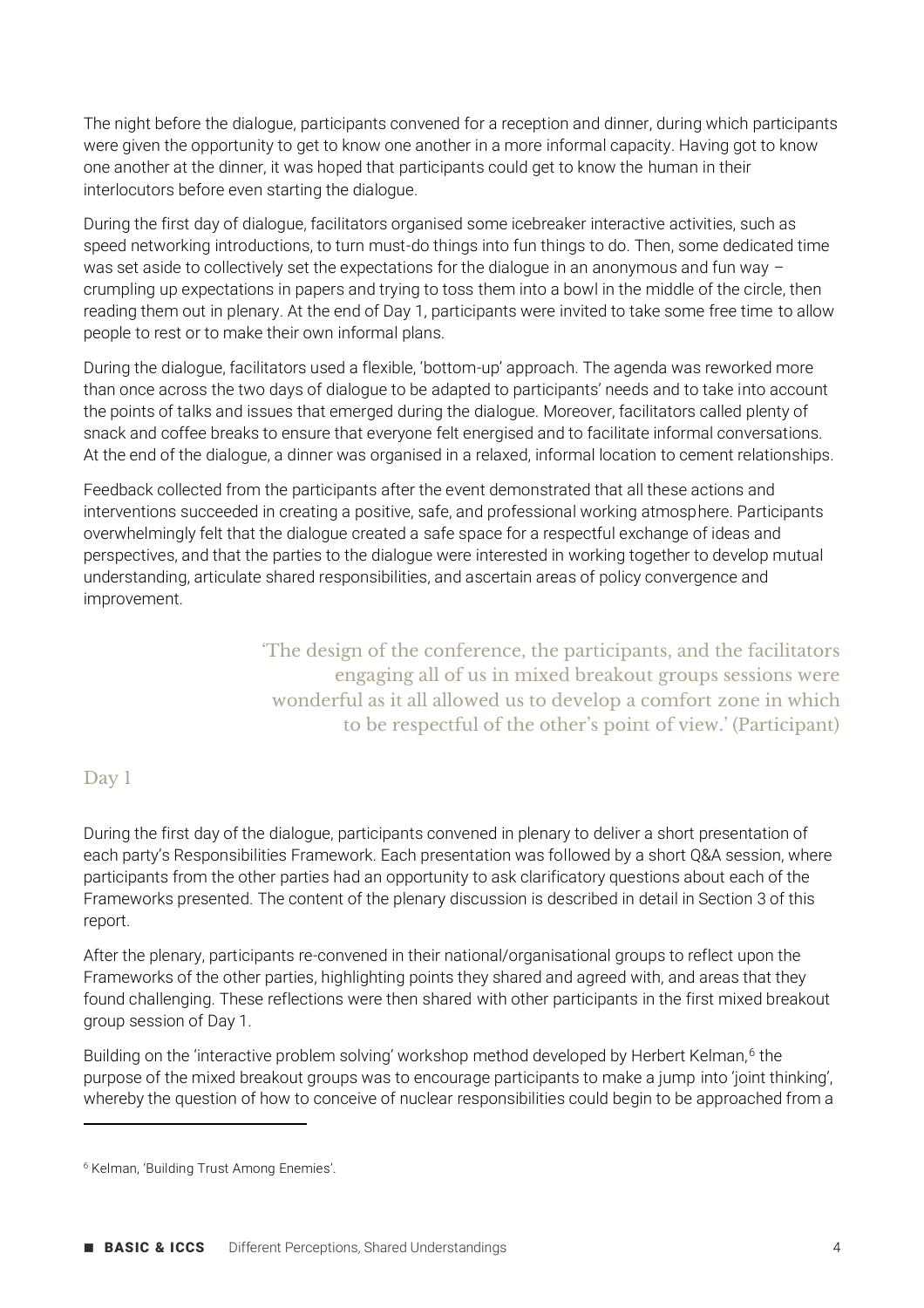shared rather than purely a national perspective. Facilitators invited participants from each party to report back to the mixed group on what they discussed in their national/organisational groups. Specifically, facilitators asked how each party felt about the other parties' presentations, and whether there was any responsibility or policy which made them feel uncomfortable, was unexpected, or just very differently perceived.

During the second mixed breakout group session of Day 1, facilitators asked participants to brainstorm to identify any *shared responsibilities*, or the responsibilities that two or more parties to the dialogue have to one another, or to broader referents such as the international community or the environment.

### Day 2

Participants continued the conversation on shared responsibilities on Day 2 in the same mixed breakout groups. After having identified a number of shared responsibilities, the groups were invited to pick eight responsibilities in total – one per party in each group – and think about how these responsibilities were being fulfilled in current policies and practices and how they might be better fulfilled, both individually and collaboratively in the future. Since both breakout groups picked the same shared responsibility in one case, that produced the list of seven presented in this report in Section 4.

Having done so, participants were invited to share their reflections in an informal plenary session. After the plenary session, the same mixed breakout groups re-convened to engage in a 'reality testing' session: a conflict resolution tool developed by Herbert Kelman to help identify the specific material and ideational constraints that might prevent the realisation of specific policies and practices.<sup>7</sup> The reality testing session was split into two parts. First, each group identified one policy proposal for further discussion, focusing on the constraints and barriers that might stand in the way of implementing the chosen proposal, and how to overcome these. Then, the two groups swapped responsibilities and policy proposals, and facilitators asked participants to either reality-test the policy proposal already chosen and tested by the other group, or to pick and reality-test a different responsibility with its related policy and practices identified by the other group.

In the end, as a result of the reality-testing sessions, the parties came up with three policy proposals:

- Establishing a new, multilateral nuclear security summit process
- Establish a common lexicon and terminology around missile ranges and definitions
- Ensuring improved communications during India-Pakistan bilateral crises

These three policy proposals were further discussed in the final plenary sessions of the dialogue, which also explored ways to take the dialogue forward. The proposals are described in detail in Section 5 of this report.

<sup>7</sup> Kelman, 'Building Trust Among Enemies'.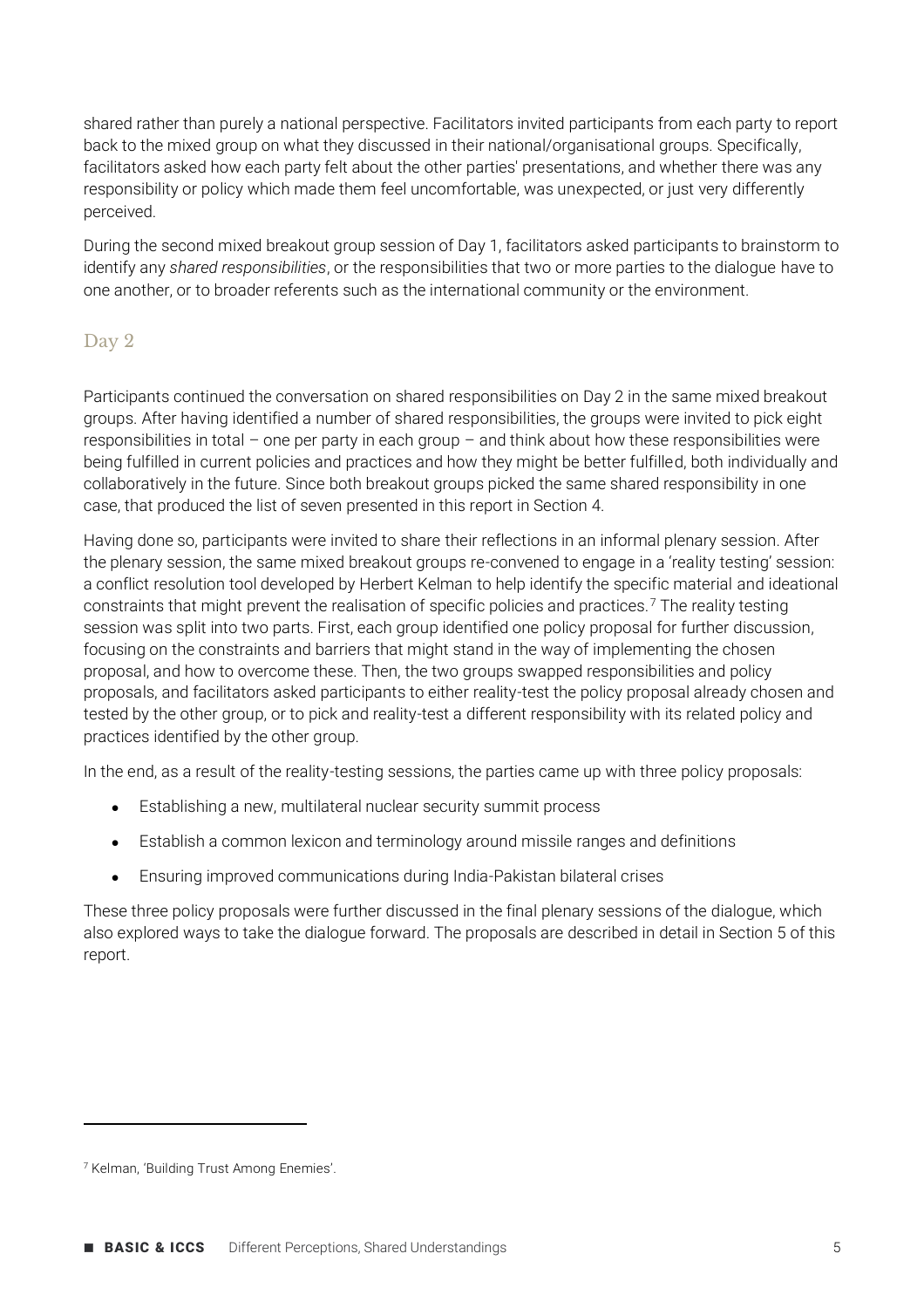### 3. The Parties Exchange their Perceptions of their Nuclear Responsibilities

'Prior to this workshop, my understanding of the ASEAN group and Australia was weak, but now I have an understanding of the shared responsibilities in the region and beyond.' (Participant)

On Day 1, the four dialogue parties presented to each other on how they understood their governments' (or, in the case of ASEAN, their organisation's) responsibilities in relation to the other three parties. These presentations were based on the Responsibilities Frameworks that had been completed by each party in preparation for the dialogue. This section describes these presentations and any relevant questions that emerged during the plenary discussion.

#### ASEAN's Nuclear Responsibilities to Australia, India and Pakistan

During plenary, the ASEAN group stressed the difficulty of reporting on the policy positions of an organisation that comprises ten sovereign countries and does not have a common strategy and foreign policy.

To start off, the ASEAN participants agreed that all ASEAN countries have responsibilities in relation to The Treaty on the Southeast Asia Nuclear Weapons Free Zone (also known as the SEANWFZ Treaty or the Bangkok Treaty).<sup>8</sup> The Treaty obliges member states not to develop, manufacture or otherwise acquire nuclear weapons. In addition, it prohibits the possession, stationing and transport of nuclear weapons on the territories of its member states and outlaws nuclear testing. The treaty also includes provisions relating to environmental obligations, namely not to discharge or dump radioactive waste into the sea or atmosphere.

Besides the SEANWFZ Treaty, the ASEAN group struggled to draw out many specific nuclear responsibilities that the organisation has towards Australia, India, and Pakistan. Nevertheless, some responsibilities were highlighted and discussed, and the plenary session represented an unprecedented and unique opportunity for all participants to hear and discuss ASEAN's nuclear responsibilities.

In relation to Australia, ASEAN participants mentioned that the organisation has a responsibility to maintain dialogue and cooperation with the Australian Government as Canberra has been an ASEAN Dialogue Partner since 1974 and Strategic Partner since 2014.<sup>9</sup> It was stressed that ASEAN and the Australian Government should cooperate to address shared challenges, such as climate change and the target of net zero emissions by 2050 and maritime security in the Asia-Pacific.

The ASEAN group considered that, since Australia was a non-nuclear weapons state (NNWS), there was a responsibility towards the country to cooperate to maintain a nuclear-weapon-free Asia-Pacific. Relatedly, ASEAN participants identified a responsibility to demonstrate more empathy in ASEAN state

<sup>8</sup>*ASEAN*, 'Treaty on the Southeast Asia Nuclear Weapons Free Zone,'

https://asean.org/treaty-on-the-southeast-asia-nuclear-weapon-free-zone/ (accessed 30 March 2022)

<sup>9</sup> ASEAN Secretariat's Information Paper, *Overview ASEAN-Australia Dialogue Relations*, 5 November 2015. [https://asean.org/wp-content/uploads/images/2015/November/ASEAN-Australia/Overview%20of%20ASEAN-](https://asean.org/wp-content/uploads/images/2015/November/ASEAN-Australia/Overview%20of%20ASEAN-Australia%20DR_as%20of%205%20Nov%202015%20-%20Clean.pdf)[Australia%20DR\\_as%20of%205%20Nov%202015%20-%20Clean.pdf](https://asean.org/wp-content/uploads/images/2015/November/ASEAN-Australia/Overview%20of%20ASEAN-Australia%20DR_as%20of%205%20Nov%202015%20-%20Clean.pdf) (accessed 25 March 2022).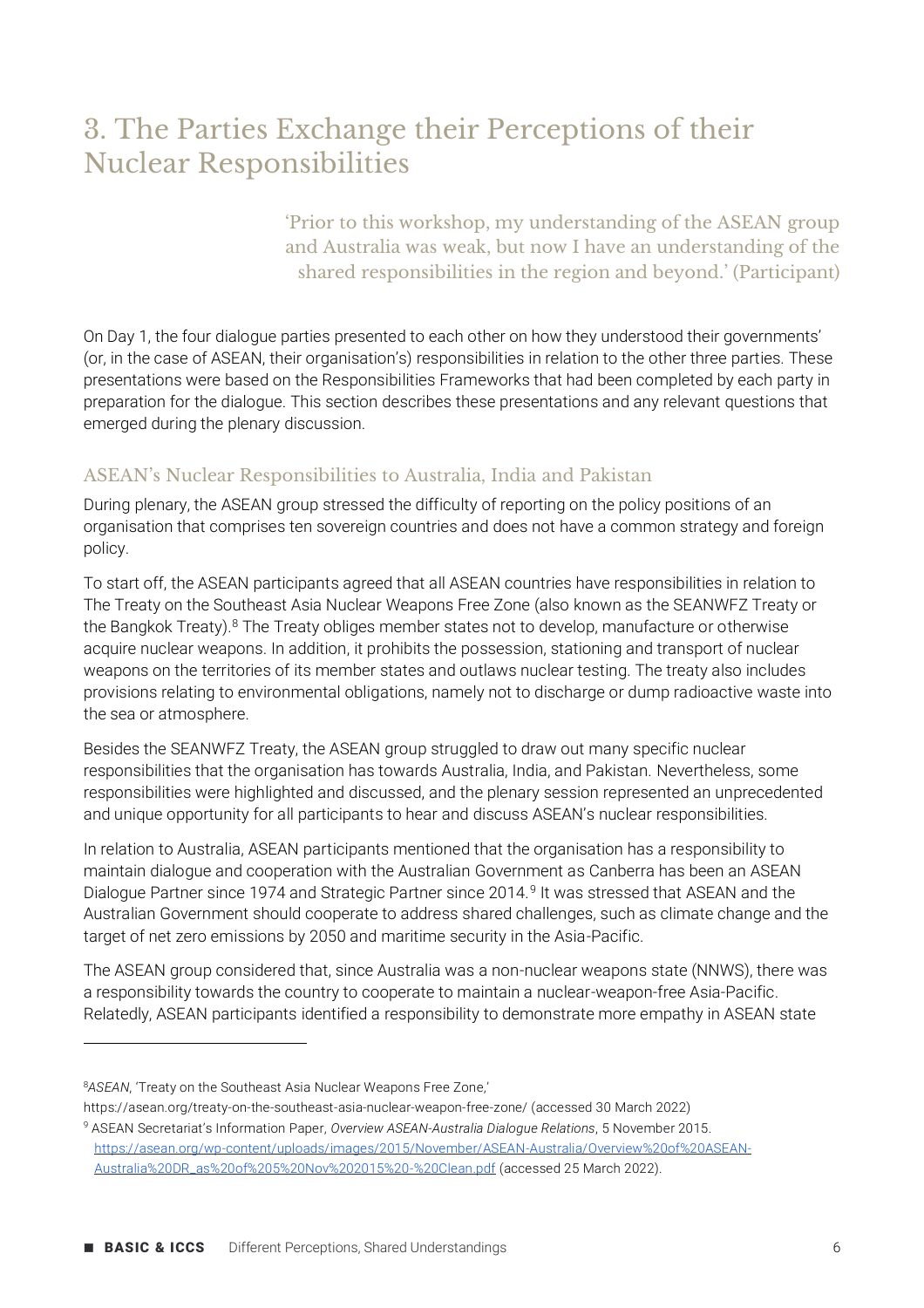policies and practices in relation to Canberra's strategic alliance with the US, and the broader strategic partnership with India, Japan and the US within the Quadrilateral Security Dialogue (QUAD). Participants stressed that ASEAN countries have a responsibility to ensure that the QUAD keeps 'the strategic sea routes in the Indo-Pacific free of any military threats' that might arise due to the presence of 'rising powers' in the region.

On the other hand, ASEAN participants identified a responsibility for the Australian Government to ensure that its partnerships – the QUAD and AUKUS – and its military posture are in compliance with the 1968 Treaty on the Non-Proliferation of Nuclear Weapons (NPT). As a state party of the NPT, Australia should uphold the treaty commitments and assist ASEAN countries to promote the implementation of an NPT rule-based order within the Asia-Pacific.

With regard to India and Pakistan, ASEAN participants identified the same set of responsibilities by virtue of the fact that both are nuclear possessor states and neither is a signatory of the NPT nor the Comprehensive Test-Ban Treaty (CTBT). The responsibilities identified were: i) to ensure diplomatic dialogue with the two countries, and ii) to be more empathetic towards India and Pakistan's strategic needs in the region, while also being clear and communicative about ASEAN's own policy positions, such as pushing for the two countries to sign the NPT and CTBT and to revive negotiations for the Fissile Material (Cut-Off) Treaty or FM(C)T. ASEAN participants explained that, while the Non-Nuclear Weapon States (NNWS) under the NPT have already committed not to produce fissile material for weapons, the FM(C)T would primarily impose restrictions on the five declared Nuclear Weapon States (NWS) under the NPT and crucially on the four countries that are currently outside of the Treaty, such as India, Pakistan, Israel, and North Korea.<sup>10</sup>

The ASEAN group also stressed that the organisation has a responsibility to preserve neutrality on contentious issues in South Asia, including the Kashmir dispute between India and Pakistan.

#### Australia's Nuclear Responsibilities to ASEAN, India and Pakistan

The Australian group identified a plethora of nuclear responsibilities that differed from the nuclear possessor state parties to the dialogue, which implied a different set of priorities explained by its nonpossession of nuclear weapons. In particular, the Australian group identified a tension with Australia's decision to have a bilateral Nuclear Cooperation Agreement (NCA) with India. This 2014 cooperation with India was viewed by the Australian group as a sensitive issue because, notwithstanding India has concluded safeguards agreements with the IAEA, including the Additional Protocol<sup>11</sup> and the range of conditions and requirements stipulated in the Australia-India Nuclear Cooperation Agreement<sup>12</sup> on the transferred material, India is a non-signatory to the NPT.

The Australian group also identified a responsibility to be sensitive to India's and Pakistan's interests and objectives, such as aspirations for full membership of the Nuclear Suppliers Group (NSG). Sensitivity to acknowledging and listening to India and Pakistan's concerns around civil nuclear expansion also engenders a particular tension. This is because the group felt that Australia has a responsibility to uphold the legal and normative obligations of signed treaties. In this context, the Australian group expressed a

<sup>10</sup> For more information on the FMCT negotiations, see Nuclear Threat Initiative (NTI), *Proposed Fissile Material (Cut-off) Treaty (FMCT)*[. https://www.nti.org/education-center/treaties-and-regimes/proposed-fissile-material-cut-off-treaty/](https://www.nti.org/education-center/treaties-and-regimes/proposed-fissile-material-cut-off-treaty/) (accessed 30 March 2022).

<sup>11</sup> IAEA,<https://www.iaea.org/newscenter/news/indias-additional-protocol-enters-force> (accessed 31 March 2022)

<sup>&</sup>lt;sup>12</sup>Agreement between the Government of Australia and the Government of India on Cooperation in the Peaceful Uses of Nuclear Energy.<http://www.austlii.edu.au/au/other/dfat/treaties/ATS/2015/9.pdf> (accessed 31 March 2022)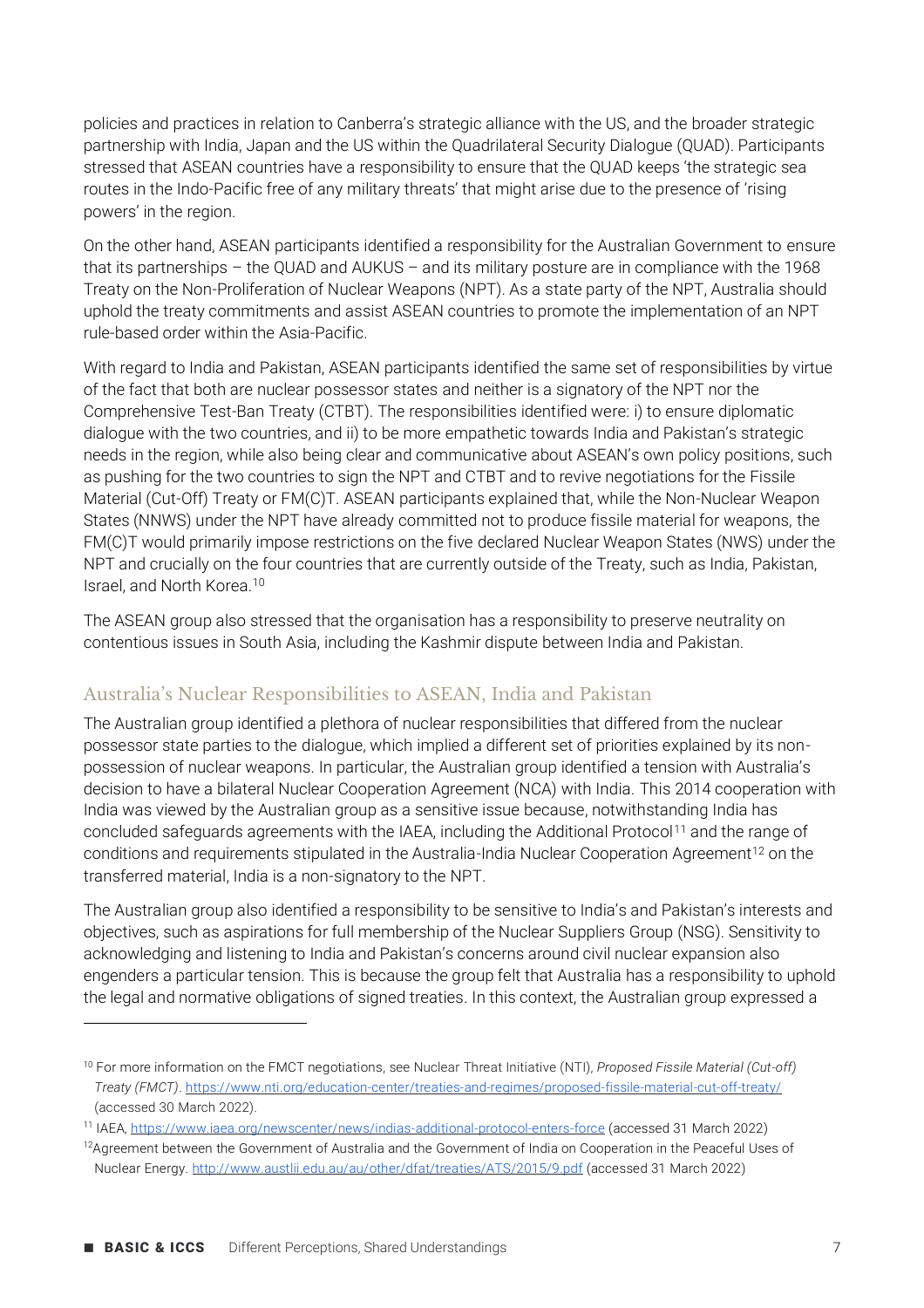belief that India and Pakistan might feel that Australia's longstanding support for the NPT helps to uphold a discriminatory non-proliferation regime.

The potential challenge posed by the recent Australia, United Kingdom and United States Trilateral Security Pact (AUKUS) arrangement, and specifically the question around the proliferation risks in the proposed acquisition of submarines, potentially using Highly-Enriched Uranium (HEU), was also raised as a potential contradictory policy and practice. The Australian group felt that as a state party of the NPT, Australia possesses a responsibility to assuage the concerns of the international community, and in particular Asia-Pacific states, that it does not seek to open a Pandora's box of proliferation in the region. Australian participants noted that, rather than benefiting from a potential loophole in the NPT, this acquisition would close it by creating a strong safeguarding culture and process under IAEA safeguards that could be applied to others in the future. Furthermore, the group noted that there could be nonproliferation advantages by acquiring submarines using HEU, as they would not need to be refuelled.

In this context, it was raised that there might be tensions between non-proliferation commitments and the optics around the AUKUS arrangement. It was therefore suggested that Australia has a responsibility to find a better confluence between upholding existing treaty commitments and safeguarding its maritime security interests. With regards to AUKUS, the Australian group also considered that the Government of Australia had the responsibility to listen to ASEAN countries, and to take their concerns seriously. Whilst their concerns might be difficult to reconcile with current Australian policy, they stressed that it was important to not dismiss them.

The Australian group also felt that as a 'middle power,' the Government of Australia has a role and responsibility to articulate more succinctly its responsibilities to India and Pakistan, but struggled to identify exactly what more they could do to ease tensions between the two over Kashmir. In terms of responsibilities towards ASEAN, the Australian group identified a responsibility to engage in good faith in negotiations at multilateral forums such as the Conference on Disarmament (CD), NPT Review Conferences (RevCons) etc. However, this belief was linked to an acknowledgment that Australia's support for P5 initiatives and positions is a preferred practice, and feels more comfortable doing this than joining criticisms of other groupings that may involve ASEAN members.

### India's Nuclear Responsibilities to ASEAN, Australia and Pakistan

The Indian group communicated the belief that identifying responsibilities around nuclear weapons and responsible behaviours are not the same, and that differentiating between responsibilities to the 'self' (i.e. India) and to 'others' (i.e. other actors) is important. This need to clearly demarcate between responsibilities to the self and responsibilities to the other stood out as a core belief of the group that underscored the idea that responsibilities to the 'self' are not necessarily universal and applicable to others, and therefore are context dependent. In particular, the group identified India's publication of its nuclear doctrine in 2003 as an example of India satisfying 'moral leadership' around increased transparency, but also recognising that it is difficult for other states to display a similar level of transparency because maintaining deterrence engenders different requirements depending on the security context.

The group felt quite strongly that India's publication of its nuclear doctrine was a good example of India satisfying a responsibility around transparency, 'without being asked to do so,' meaning that India has displayed leadership in recognising limitations to what it can and cannot do. The group was therefore united in their belief that the Government of India acts independently from the other nuclear possessors, and is also guided by its moral conviction.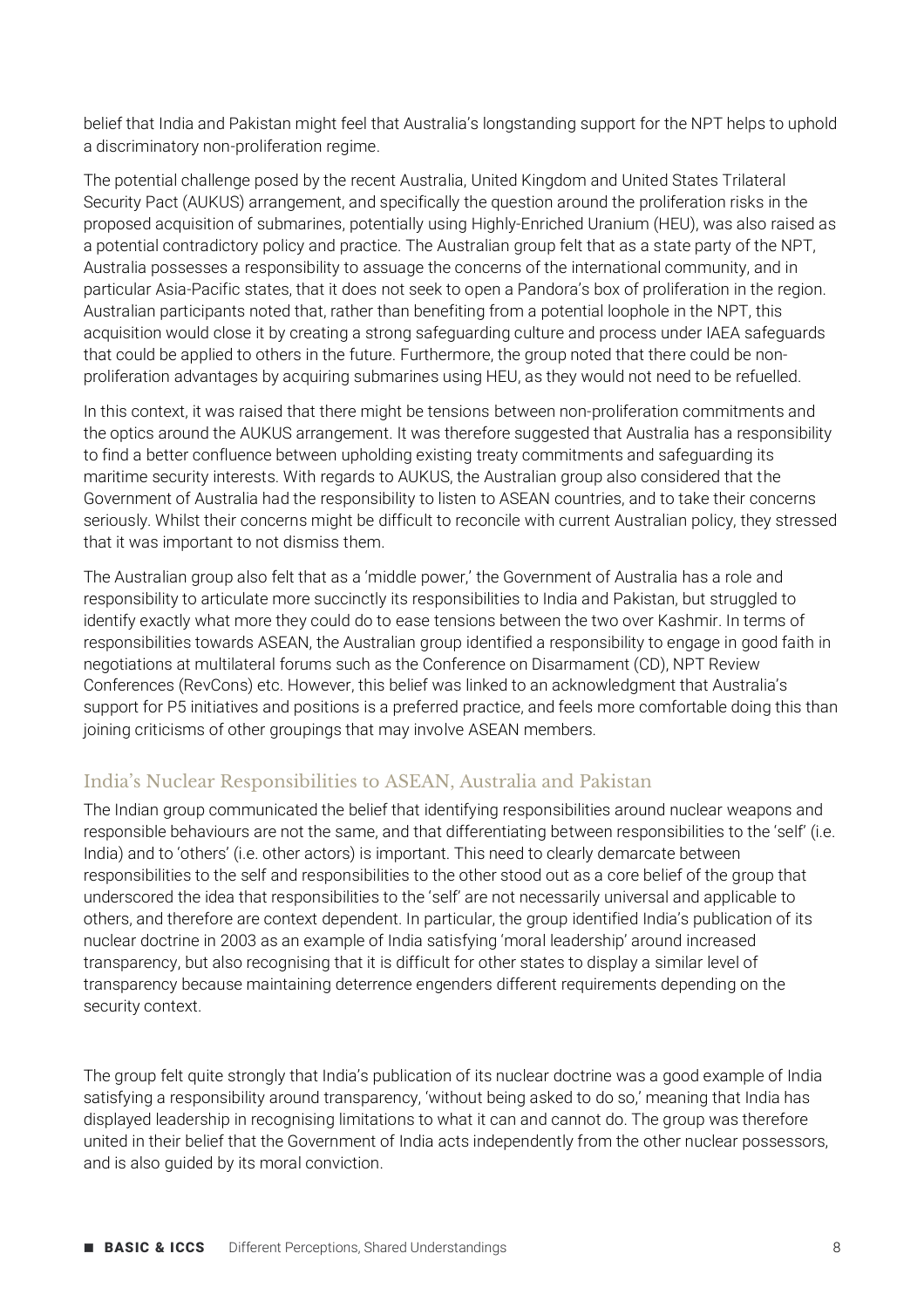During plenary, this idea that India could differentiate between responsibilities to the self and others was challenged. In particular, the question was asked, 'if there is a conflict between responsibilities and national priorities, how are the two are reconciled.' The Indian group responded with a recognition that for India there is a slight tension between the two, although there is also a degree of compatibility and the two are not necessarily mutually exclusive. To illustrate this, India's nuclear No-First Use (NFU) pledge against non-nuclear countries party to the dialogue (Australia and ASEAN states) was cited as an example of a compatible responsibility and priority. However, the Indian group also identified that maintaining a credible minimum deterrence against China and Pakistan and on-going force posture expansion has created a 'perception' that there is a distortion between India's declared responsibilities and competing priorities. This prompted a clarificatory question from the Pakistani group that asked whether there is a conflict between how India strives to frame its nuclear responsibilities and compatibility with its existing nuclear doctrine? The Indian group responded that the two are compatible and that tension resides in how India has communicated its intentions, which underscored the belief that the Government of India has a responsibility to communicate more succinctly and clearly with the Government of Pakistan.

The Indian group was also united in the belief that as a nuclear possessor and non-signatory to the NPT, India possesses a degree of 'exceptionalism' that places a responsibility on India to maintain a spirit of non-proliferation. Whilst India is not a formal partner to international arms control accords, the Government of India adheres to 'instruments it has signed and / or is part of.' Thus, the Indian group expressed the view that the other states represented at the dialogue acknowledge India's good record of compliance with its commitments and obligations. But they also appreciated that the 2005 US 'Civil Nuclear Agreement' with the Government of India and the 2008 partial NSG waiver that granted exemption from the NSG's export control guidelines had bestowed an advantage on India vis-a-vis Pakistan.

Nevertheless, the Indian group also felt that their exemplary 'non-proliferation record' had afforded opportunities to India that remain unavailable to others.<sup>13</sup> Grounded in this context, the group felt that the proof was in the pudding — India's track record as a recognised 'responsible' nuclear possessor state is exemplary and demonstrated through its treatment by allies. This belief expressed by the Indian group was tempered with an understanding that 'statements are often made for personal gain' and that alluding to oneself as responsible is not conducive to advancing a dialogue on this issue. The tension between India being seen not to describe itself as 'responsible,' and acknowledging the advantages of being labelled as such, was considered by the group as problematic in fostering good regional relationships.

During plenary, the Indian group also identified that India's responsibilities to the other parties represented at the dialogue were 'the same' as each of the other groups and in particular, regional security featured as a salient responsibility. The Indian group conveyed the belief that there is very little scope for conflict with Australia and the ASEAN states. Rather, the group believed that India has a responsibility to ensure that both understand their nuclear doctrine.

As one of three nuclear possessor states in the region, the group acknowledged that the onus to ensure nuclear risks are mitigated lay on the possessor's shoulders. The other nuclear possessor state party to the dialogue also shared this sentiment, and considered better communication between India and Pakistan as a responsibility. This also implied a recognition and shared understanding between the Indian

<sup>&</sup>lt;sup>13</sup> In the India-US Joint Statement of 18 July 2005, which argued that as a responsible nuclear power India should acquire the same benefits and advantages as the other nuclear states. For further details, see: Chaitanya Ravi, *A Debate to Remember: The US-India Nuclear Deal* (Oxford University Press, New Delhi, 2018), pp. 138-139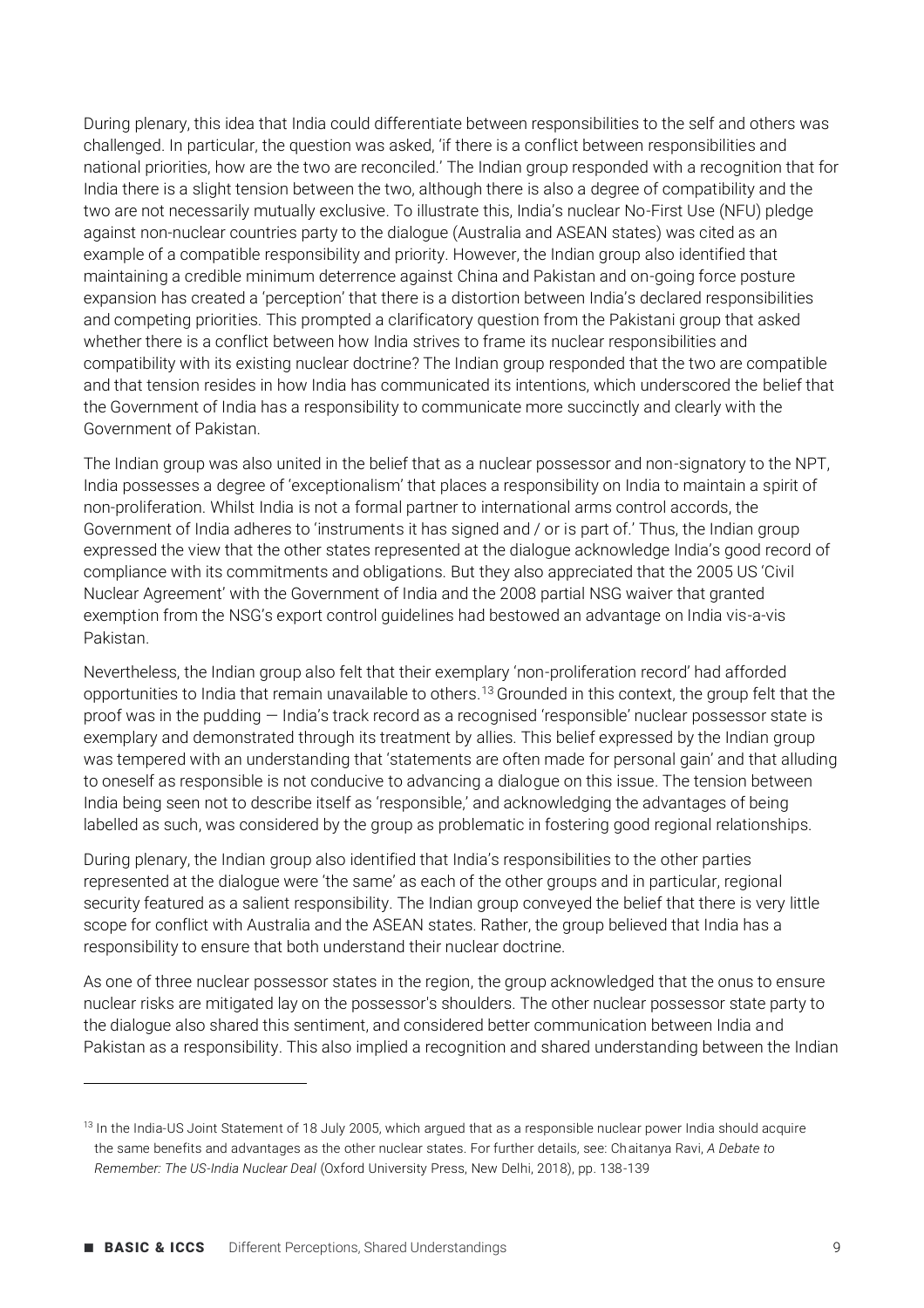and Pakistani groups of special responsibilities they shared that are distinct from the responsibilities of non-possessors. The Indian group claimed that the 2003 India nuclear doctrine speaks to this as it is nonescalatory by design and intended to reassure the international community. On this basis, the Indian group acknowledged that the Government of India has a responsibility to ensure that all regional states (and adversaries) understand the retaliatory orientation of its nuclear doctrine. However, it was also acknowledged that conflict between India and Australia is significantly less likely than with Pakistan. Therefore, the group felt that there exists a special responsibility to ensure that the other regional nuclear possessors are deterred by India's deterrent capabilities.

### Pakistan's Nuclear Responsibilities to ASEAN, Australia and India

During plenary, the Pakistani group explained that the Government of Pakistan has one primary responsibility towards India: to ensure that deterrence will not break down leading to the use of nuclear weapons. This is fulfilled by the Government through the pursuit of full-spectrum deterrence. The group made clear that Pakistan wants to uphold the norm of non-use, even against India, and that therefore, deterrence must never break down between the two states. As the group noted, the responsibility that deterrence will not break down is the first and perhaps the most crucial nuclear responsibility that the Government of Pakistan has and it does not conflict with any other responsibility.

The Pakistani group suggested that, in order to better fulfil this responsibility, the Government of Pakistan should continue to push for a resolution of the Kashmir conflict. Pakistani participants emphasised that, instead of testing each other's thresholds, any space for crisis instability between India and Pakistan must be plugged – dialogue on Kashmir must resume, but for that India must reinstate Kashmir's statehood as a precondition.

The Pakistani group also noted that the Government of India might perceive Pakistan's undeclared doctrine of keeping open the possibility of using nuclear weapons in the event that deterrence fails as destabilising. They recognised that the Government of India might perceive any future No-First Use (NFU) commitment from Pakistan, complimenting India's, as a strong signal that Pakistan is serious about its responsibility of ensuring deterrence will not fail between the two states.

The Pakistani group went on to explain that the Government of Pakistan has two main responsibilities in relation to ASEAN, Australia, and India. These are: i) 'to maintain the taboo on nuclear use', and ii) 'to ensure the safety and security of its nuclear facilities and weapons'

As regards the first responsibility, the group noted a potential conflict between the responsibility to protect sovereignty through nuclear use (which will have to be prioritised in case a nuclear attack is instigated against Pakistan by India) and the responsibility to maintain the 'nuclear taboo',<sup>14</sup> a normative prohibition of nuclear use developed in international politics from 1945 onwards.

In order to overcome such potential conflict of responsibilities, the group suggested that the Government of Pakistan could reiterate the need for nuclear restraint measures in South Asia in the form of nuclear Confidence-Building Measures (CBMs) and offer more nuclear CBMs to its adversary (India). Moreover, specifically towards India, the group stressed that the Government of Pakistan could increase its interdependence with the country in terms of economic and geo-political incentives to decrease the

<sup>14</sup> Nina Tannenwald, 'The Nuclear Taboo: The United States and the Normative Basis of Nuclear Non-Use.' *International Organization* 53, no. 3 (1999): 433–68. doi:10.1162/002081899550959.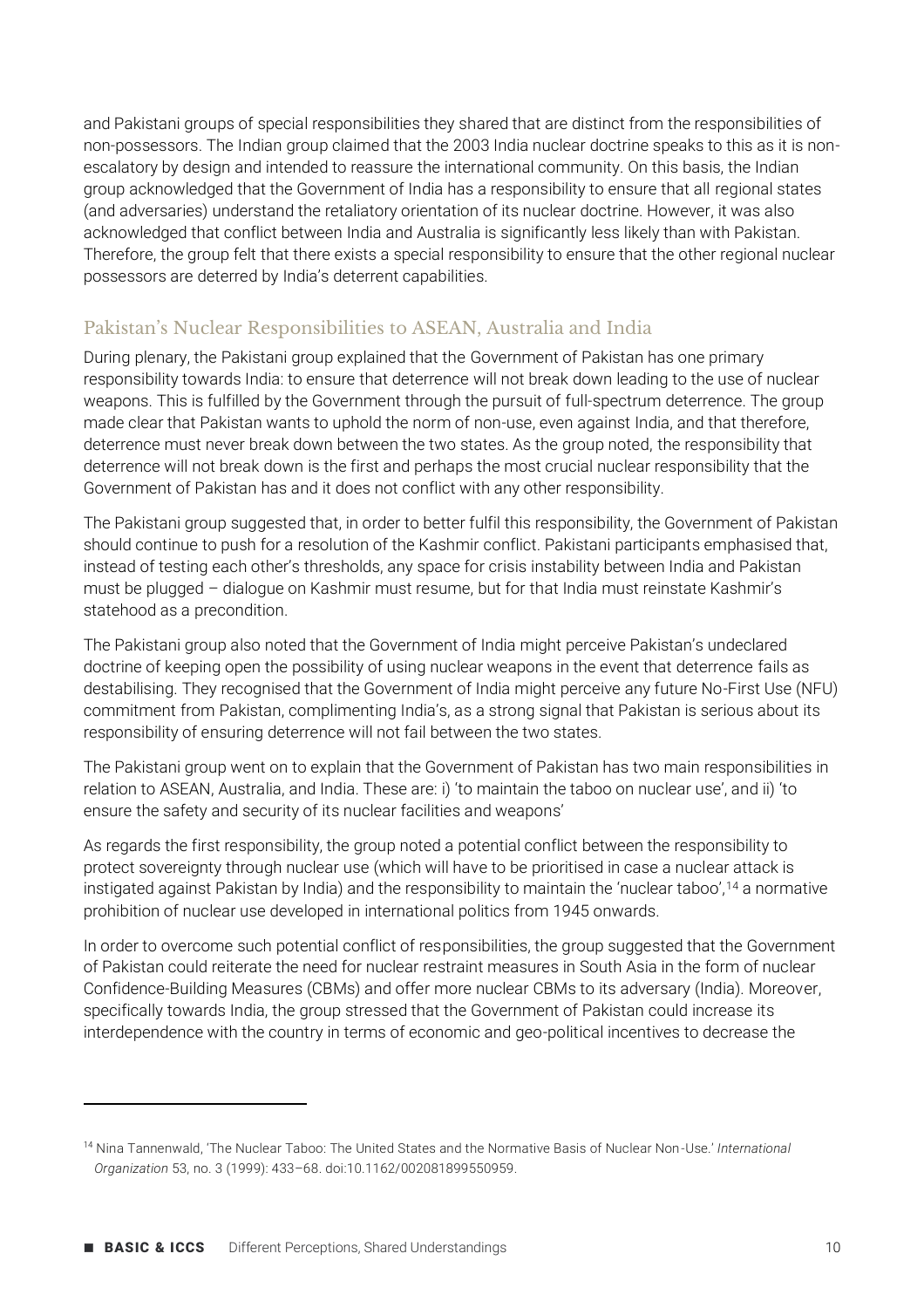incentives for nuclear use, referring to the recent foreign policy geo-economic shift in Pakistan's National Security Policy (NSP).<sup>15</sup>

When talking about the Government of Pakistan's responsibility to ensure safety and security of nuclear facilities and weapons, the group did not state any potential issues or conflicts of responsibilities. However, the group mentioned that the Government could strengthen nuclear safety and security by ratifying the International Convention for the Suppression of Acts of Nuclear Terrorism (2007), which would obligate Pakistan to adopt further legislative and technical measures to protect nuclear materials, installation, and devices from access by third parties.

Moreover, the Pakistani group recommended that the Government of Pakistan could establish a dialogue channel to exchange best practices with Australia, as Pakistan was rated 'most improved' and Australia was ranked 'first' in the theft ranking of countries with weapons-usable nuclear materials.<sup>16</sup> It was also stressed that the Government of Pakistan could initiate a dialogue with ASEAN countries on mutual concerns related to nuclear safety and security in South Asia and how this might impact the ASEAN countries. In relation to India, the group noted that the Government of Pakistan may be willing to discuss safety and security concerns with the country and even offer a bilateral summit on nuclear security with India.

The Pakistani group explained that the Government of Pakistan has one responsibility in relation to ASEAN and Australia, which is not shared with India: to ensure that its nuclear weapons will not be used against Australia or ASEAN member states. The group explained that this responsibility is fulfilled by the Government of Pakistan through doctrinal pronunciations that clarify that the raison d'être of Pakistan's nuclear weapons program is to deter war with India and therefore excludes its use against any other state. However, the group noted an inherent tension between such pronunciations and the possibility of deterrence breaking down between India and Pakistan, with a consequent use of nuclear weapons, which would have an impact on other countries around the globe, including Australia or ASEAN nations, as well as Australian or ASEAN nation citizens inside Pakistan or India at the time.

In order to mitigate such tensions, the group noted that the Government of Pakistan could: i) publish its nuclear doctrine in a single, dedicated document; ii) have a broader nuclear dialogue with ASEAN countries on nuclear non-proliferation, arms control and disarmament; and iii) offer wider nuclear dialogue with Australia on the better coordination and cooperation on mutual nuclear concerns.

Moreover, the group emphasised that the Government of Pakistan could seek multilateral support from Australia and ASEAN countries in resolving the outstanding India-Pakistan dispute over Kashmir. This could be a step towards ensuring that deterrence does not break down between India and Pakistan, as the territory will continue to be an arena that could generate crises between the two sides with the potential for escalation ever-present. In this regard, the group stressed that Australia's 2016 Defence White Paper recognised India-Pakistan tensions as a potential threat to its security.<sup>17</sup> To assuage Australia's concerns, the group felt that the Government of Pakistan could offer a 'conditional' Negative Security Assurance (NSA) to the Australian Government whilst sharing its concerns about Canberra's

<sup>15</sup> National Security Division, *National Security Policy of Pakistan 2022-2026* (2022). [https://static.theprint.in/wp](https://static.theprint.in/wp-content/uploads/2022/01/NSP.pdf)[content/uploads/2022/01/NSP.pdf](https://static.theprint.in/wp-content/uploads/2022/01/NSP.pdf) (accessed 28 March 2022).

<sup>16</sup> NTI Nuclear Security Index, 'Australia Ranks 1st, Pakistan Is Most Improved', [https://www.ntiindex.org/news/australia](https://www.ntiindex.org/news/australia-ranks-1st-pakistan-is-most-improved/)[ranks-1st-pakistan-is-most-improved/](https://www.ntiindex.org/news/australia-ranks-1st-pakistan-is-most-improved/) (accessed 29 March 2022).

<sup>17</sup> Australia Government, Department of Defence, *2016 Defence White Paper* (25 February 2016). <https://www.defence.gov.au/about/publications/2016-defence-white-paper> (accessed 25 March 2022).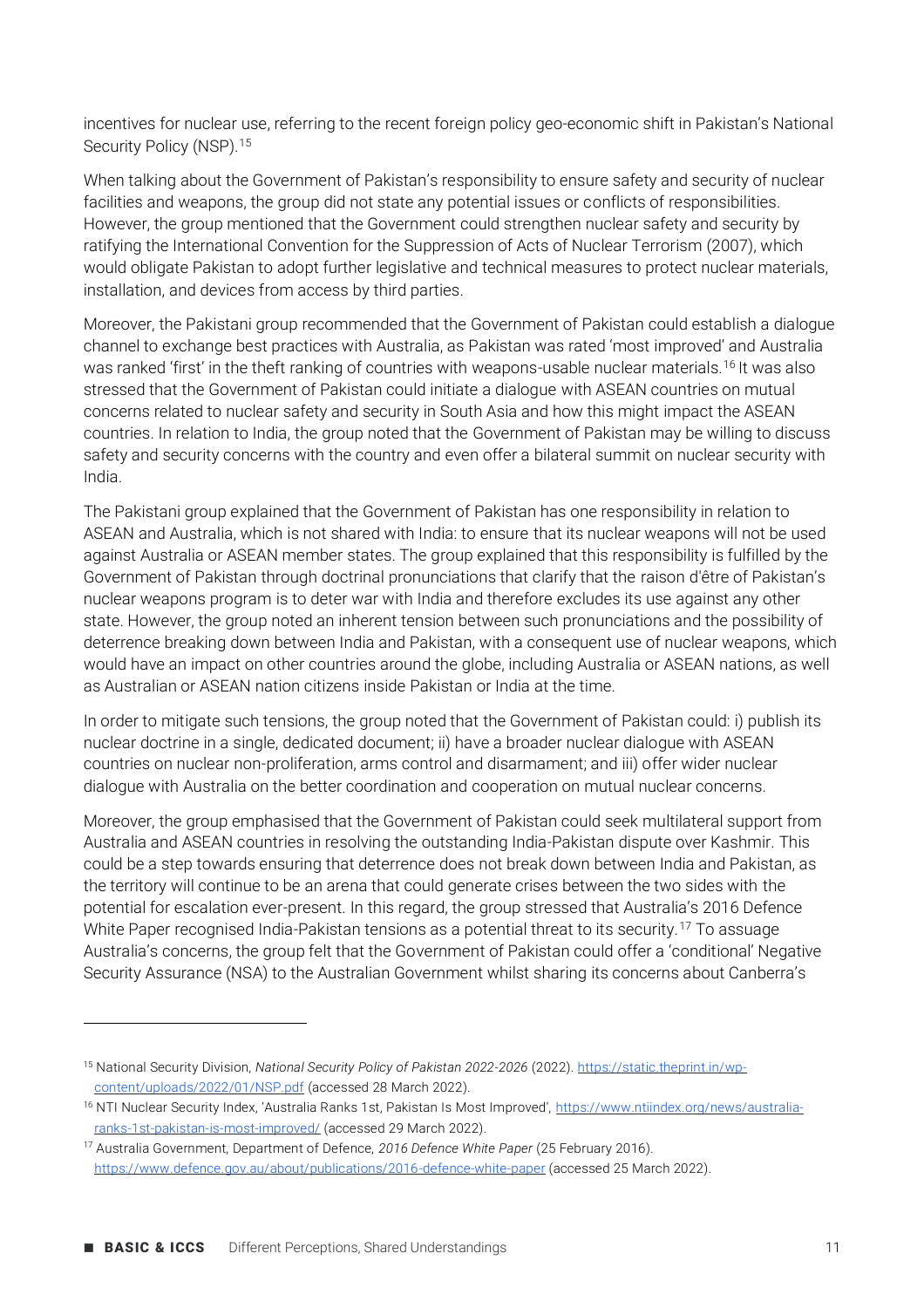supply of uranium ore to India, its support for India's bid for Nuclear Suppliers Group (NSG) membership, and the potential of QUAD deterrent patrols in the wider Arabian Sea and Indian Ocean.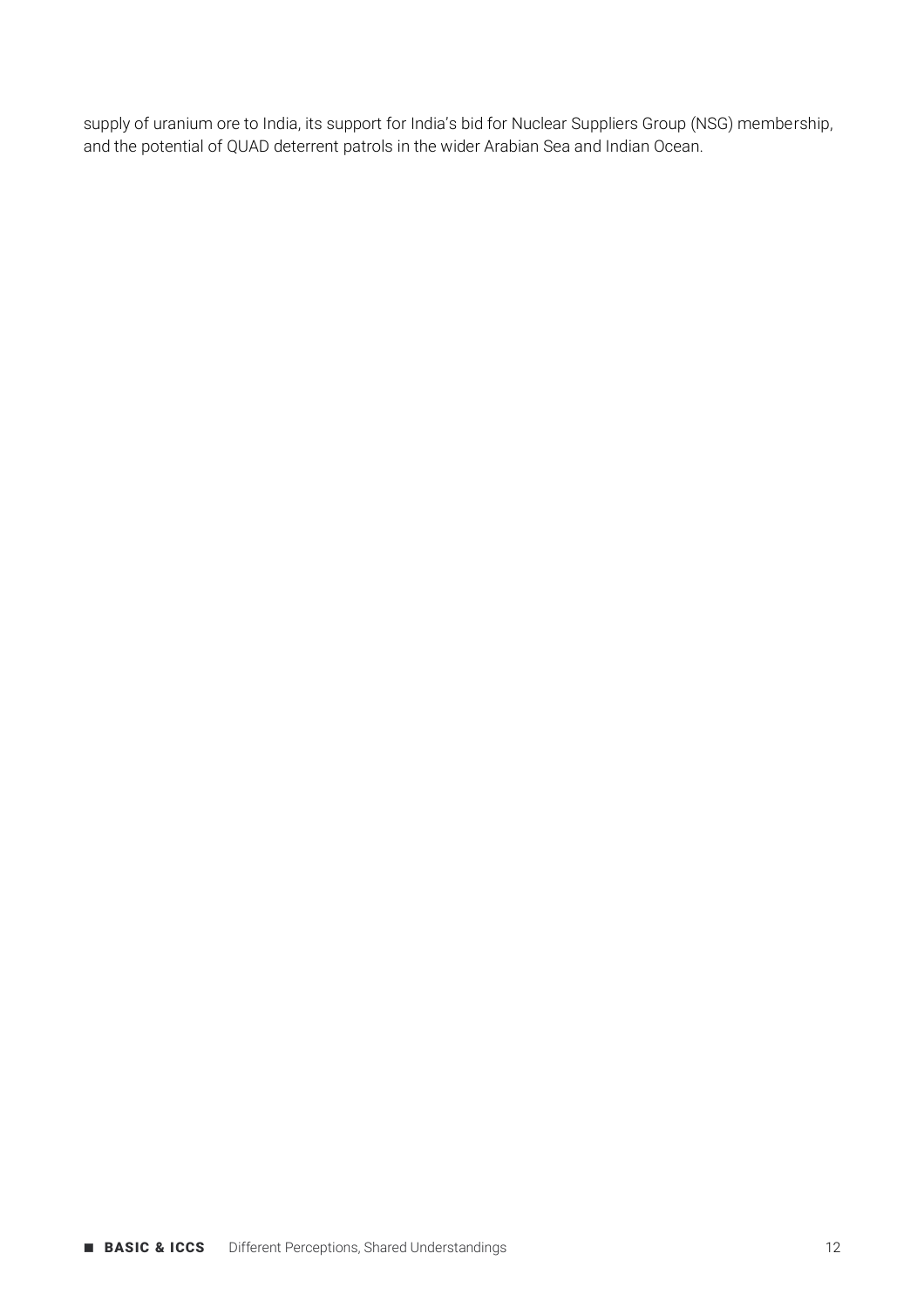### 4. Identifying Shared Responsibilities and their Related Policies and Practices

During the mixed breakout groups sessions at the end of Day 1 and start of Day 2, facilitators invited participants to ask further questions about each party's perceptions of their responsibilities as a means of exploring possibilities to develop new shared understandings. The mixed breakout groups enabled these conversations to take place in smaller settings and gave the participants the opportunity to ask whether there were responsibilities, policies, or practices mentioned by others which made them, as participants, feel uncomfortable or insecure.

Following this, participants were invited by facilitators to discuss whether there were any shared responsibilities that could be identified between the parties. These were defined as responsibilities that two or more parties to the dialogue recognise towards one another or to broader referents such as the international community, environment etc. The focus on shared responsibilities was set to encourage participants to put aside outstanding disputes and major differences, and to instead engage in joint thinking around common areas for policy improvement, with the aim of reaching tangible and shared policy outcomes.

After having identified several shared responsibilities, participants were invited by facilitators to pick four responsibilities per group (one per party), and think about how these specific responsibilities i) are currently fulfilled in individual and/or collective policies and practices, and ii) might be more effectively fulfilled in future individual/collective policies and practices.

This section is divided into two parts. The first part summarises conversations in mixed breakout groups focused on mutual understanding and the potential for new shared responsibilities, whilst the second part focuses on the specific shared responsibilities that were chosen by the two groups for further discussion.

### 4.1 The Mixed Breakout Groups Conversations on Mutual Understanding and Shared Responsibilities

### India-Pakistan Conversations on Kashmir

During the mixed breakout groups sessions, Indian and Pakistan participants were positively surprised to notice that there was no misperception in relation to each other's Responsibilities Framework. In other words, each side understood the other's nuclear responsibilities and their related policies and practices, and raised no points of concern in relation to those.

All parties had identified maintaining deterrence stability and the reduction of nuclear risks as a shared responsibility in their frameworks. Facilitators in Group 1 then invited participants to explore how this responsibility might be satisfied, both individually and collectively. Not surprisingly, the ASEAN and Australian participants looked to Indian and Pakistani interlocutors to identify risk reduction possibilities here.

Discussion between Indian and Pakistani participants centred on whether any strengthening of nuclear CBMs between the two states required the Government of India to first reinstate the autonomous status of Kashmir that was revoked by the government of Narendra Modi in 2019. Indian and Pakistani participants explained that the two issues of Kashmir and nuclear CBMs are deeply intertwined. It was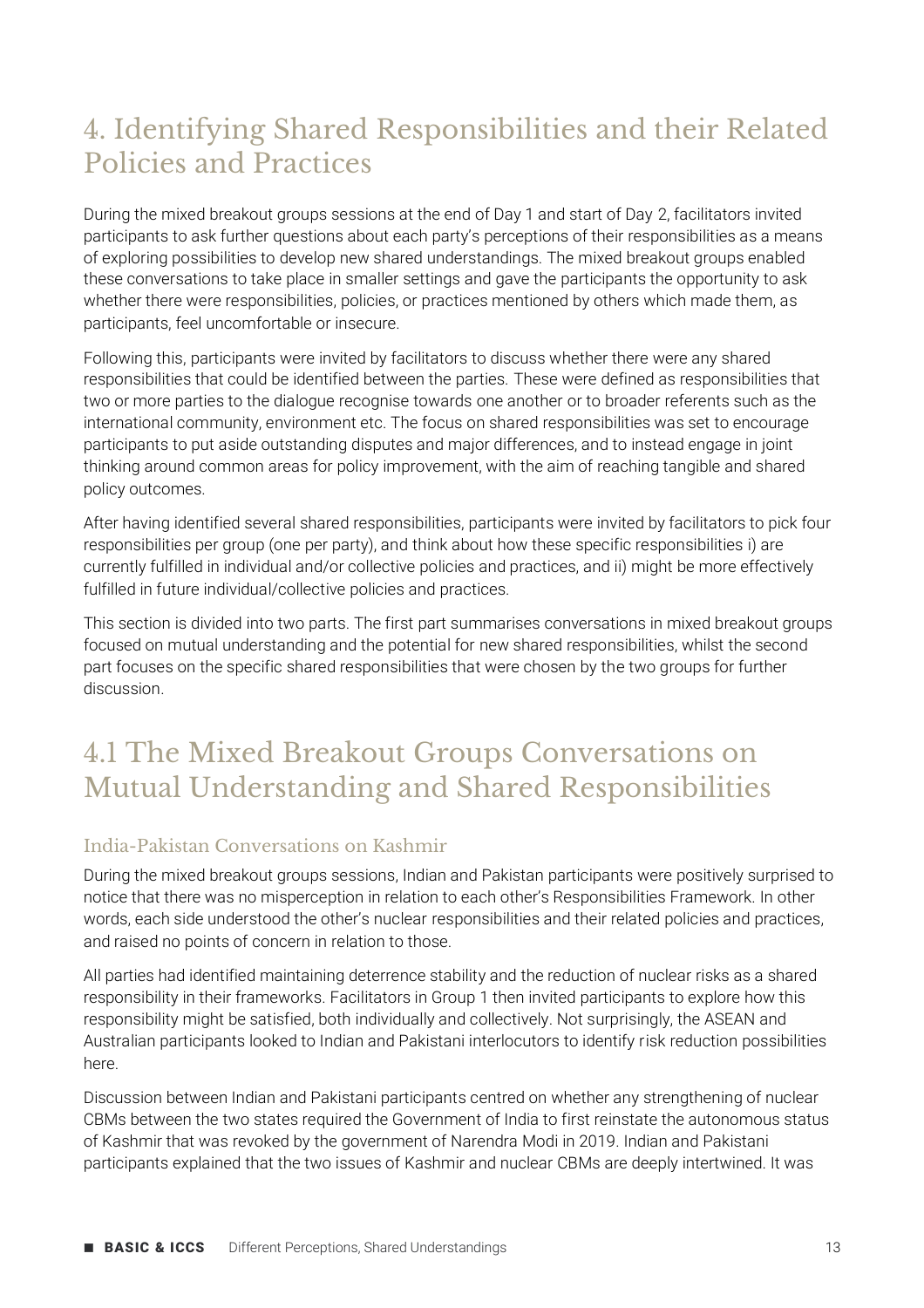noted that agreement on both issues is most likely to happen during bilateral crises, as the Governments of India and Pakistan tend to work most effectively and sort out deals when the prospects of a conventional conflict escalating to the nuclear level are higher.

However, it was also raised by some participants (but crucially, not everybody agreed) that thinking that there is no political space to talk outside crises could be a dangerous self-fulfilling prophecy, and that the two countries could thus increase economic interdependence and decouple the Kashmir issue from nuclear CBMs to ensure more peaceful relations.

### Reassessing Australia's Responsibilities and its Role in the Security Architecture of the Asia-Pacific

Conversations between Australian and Pakistani participants paved the way for a deeper understanding of the consequences of Canberra's actions in the Asia-Pacific and a re-assessment of responsibilities on the part of Australian participants. Participants pointed out that seeing itself as a 'middle power'<sup>18</sup> in the international system, the Government of Australia tends to think that its own actions do not have a strong influence on the security architecture of the region, with one participant stating 'I'm surprised that you think Australia can play a more significant role'. Therefore, Australian participants were positively surprised by Pakistan's bid for support from Australia on a resolution of the outstanding India-Pakistan dispute of Kashmir.

Moreover, Australian participants developed a stronger awareness of Pakistan's concerns in relation to the Government of Australia's support for India's NSG membership,<sup>19</sup> its Civil Nuclear Cooperation Agreement with India,<sup>20</sup> and its strategic security dialogue partnership with India within the QUAD. It was noted that Australia tends to prioritise its relationship with India before Pakistan to assuage its own security concerns in relation to the rise of China in the Asia-Pacific. However, it was recognised that this can in turn exacerbate Pakistan's security issues and the Government of Australia should take this into account. A similar conversation took place in Group 2, with the suggestion made by the Australian participant that the Government of Australia could create a checklist of requirements for the Government of Pakistan to fulfil to gain their confidence in supporting their application for NSG membership, which was received well by all participants as a future policy possibility.

### Reassessing ASEAN's Responsibilities and its Role in the Security Architecture of the Asia-Pacific

Participants noted that the dialogue gave a unique opportunity to representatives of some of the ASEAN countries to explain and clarify the organisation's role and position with respect to nuclear responsibilities and the wider security issues in the Asia-Pacific. The two groups, however, expressed different views on the role that ASEAN can play in shaping the global nuclear order

<sup>18</sup> Andrew Carr, 'Is Australia a Middle Power?', *Australian Institute of International Affairs*. <https://www.internationalaffairs.org.au/is-australia-a-middle-power/> (accessed 25 March 2022).

<sup>&</sup>lt;sup>19</sup> Australian Government, Department of Foreign Affairs and Trade, Joint Statement on a Comprehensive Strategic Partnership between Republic of India and Australia (4 June 2020). [https://www.dfat.gov.au/geo/india/joint-statement](https://www.dfat.gov.au/geo/india/joint-statement-comprehensive-strategic-partnership-between-republic-india-and-australia)[comprehensive-strategic-partnership-between-republic-india-and-australia](https://www.dfat.gov.au/geo/india/joint-statement-comprehensive-strategic-partnership-between-republic-india-and-australia) (accessed 25 March 2022).

<sup>&</sup>lt;sup>20</sup> Kanchi Mathur, 'The India-Australia Civil Nuclear Cooperation Agreement: Future Challenges and Current Scenarios' (6 January 2020), *Australian Institute of International Affairs*[. https://www.internationalaffairs.org.au/australianoutlook/the](https://www.internationalaffairs.org.au/australianoutlook/the-india-australia-civil-nuclear-cooperation-agreement-future-challenges-and-current-scenarios/)[india-australia-civil-nuclear-cooperation-agreement-future-challenges-and-current-scenarios/](https://www.internationalaffairs.org.au/australianoutlook/the-india-australia-civil-nuclear-cooperation-agreement-future-challenges-and-current-scenarios/) (accessed 25 March 2022).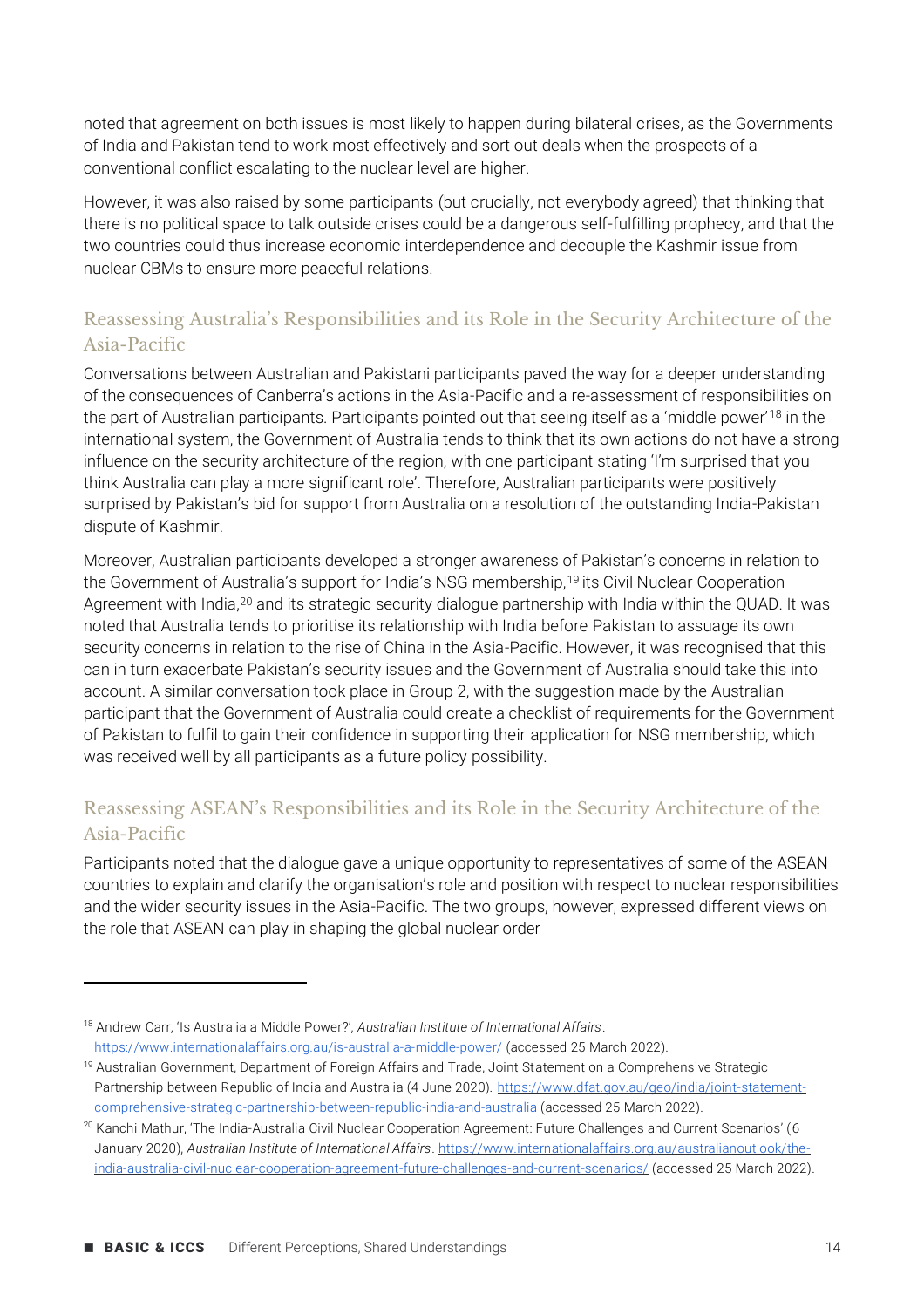Participants in Group 2 raised doubts over the role that ASEAN can play in nuclear security issues, especially in relation to India-Pakistan relations and outstanding territorial disputes. In particular, one participant stated that they were not convinced that 'ASEAN is the best broker between India and Pakistan' and that 'ASEAN has a strategic blindspot when it comes to the two.' One ASEAN participant noted that ASEAN expertise mostly resided in trade issues. Similarly, another participant noted that ASEAN states are able to develop a unified view – 'a common position in a polite ASEAN way' – but that such a view may be lowest common denominator in nature. However, ASEAN members of Group 2 also expressed concern that nuclear use between India and Pakistan would have wider implications for all ASEAN states and focussed their interventions around sustaining accepted normative behaviour and observance to existing treaties.

Conversely, participants in Group 1 were surprised to see how much the ASEAN group was interested in discussing nuclear responsibilities, and, more widely, nuclear security issues. ASEAN participants stressed that, although all ASEAN countries are nuclear non-possessor states, there are three nuclear possessor states in the Asia-Pacific, some of which (i.e. China) are actively involved in maritime disputes with ASEAN countries in the South China Sea. ASEAN participants emphasised that nuclear risks in the Asia-Pacific could have dangerous spillover effects for the maritime security of ASEAN countries, especially in relation to the impact of nuclear accidents and nuclear tests, and disastrous consequences for the environment, the South China Sea, and the Indian Ocean, whose biodiversity protection is of paramount economic importance for all ASEAN countries.

### Nuclear Education, Social Media and 'Jingoism'

During the mixed breakout session, participants discussed the importance of nuclear education and ensuring that the role of nuclear weapons as instruments for deterrence are understood by publics. It was agreed that governments possessed a strong incentive to ensure that citizens understood why the path to nuclear weapons possession had been taken by India and Pakistan, but recognised that competing narratives could skew perceptions and distort understanding between citizens. One perspective stood out because a participant felt that nuclear knowledge should not be shared with wider publics as ultimately decision-making resided with those charged with discharging specific duties.

Another shared responsibility discussed in this context was the idea of developing a translation of nuclear lexicon into Hindi and Urdu. Indian and Pakistani participants expressed the belief that the West has failed to understand the nuclear dynamics of South Asia and always fear nuclear escalation because they apply Western nuclear understandings / vocabulary as an explanatory lens to try and understand South Asia nuclear dynamics. Thus, one participant noted that 'Herman Kahn's escalation ladder does not even apply to South Asia, which would be very different.' However, another participant felt that India and Pakistan had failed to develop a South Asia centric discourse and lexicon around nuclear weapons, which had contributed to western misinterpretation. To overcome the issue of correct interpretation and understanding, Pakistani participants felt that developing a South Asia centric lexicon and common set of vocabulary could alleviate this problem and create greater understanding between the two hemispheres.

Participants also developed a shared understanding around the media's responsibility to avoid sensationalism, which could 'fan the flames' and distort realities. In particular, India's recent anti-satellite tests were identified as an example that biassed the public into conflating hard power with prestige. Similarly, participants developed a shared understanding of the media's role in conflict prevention between India and Pakistan. However, given the unregulated nature of social media (e.g. Twitter) it was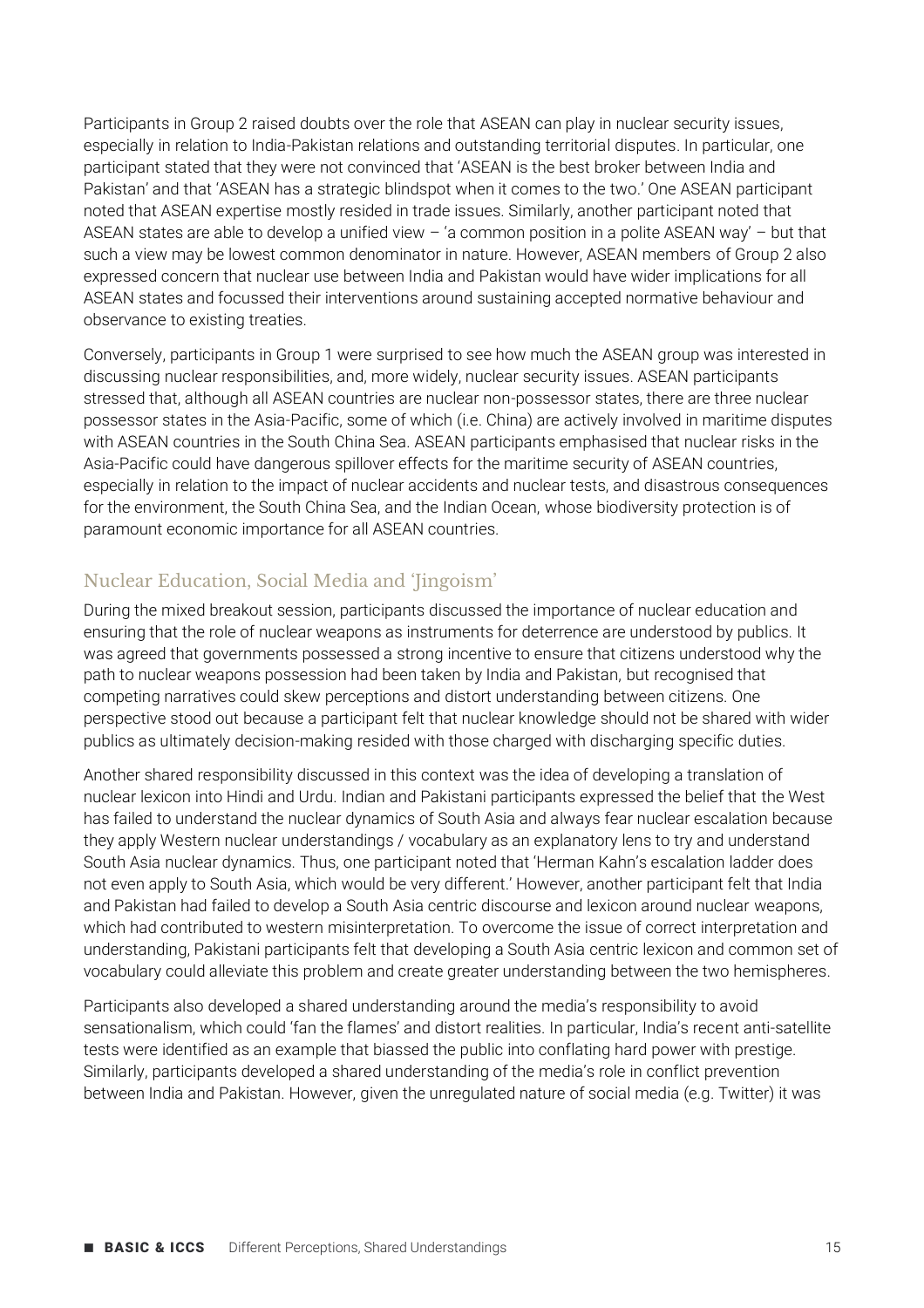felt that this platform could inadvertently fuel escalatory dynamics during a crisis.<sup>21</sup> Social media was specifically identified as the source of 'loose nuclear talk' during and after the 2019 Balakot crisis. All participants agreed that a trade-off between open and democratic speech and curtailing 'fake news' was in the interest of both India and Pakistan, but were unable to identify specific ways to achieve this.

Nuclear jingoism also featured as a point of discussion between all participants, who all shared an understanding that extreme nationalism could bias citizens into developing a false understanding of nuclear weapons as instruments for warfare. Participants thus developed a shared understanding that the risk of nuclear jingoism is present in South Asia but also felt that education around nuclear issues could curtail it.

#### Responsibility to Prevent Horizontal Nuclear Proliferation

Participants developed a shared understanding around the need to prevent non-nuclear weapon states from acquiring nuclear weapons. However, a shared understanding on this issue did not extend to encompass agreement on restraints on vertical proliferation. Notwithstanding their non-membership of the NPT, all participants were unanimous in their belief that the non-proliferation provisions contained within the NPT are clear and that the governments of India and Pakistan had taken concerted efforts to ensure that no illicit transfer of nuclear materials happens.

Whilst the group were able to reach a shared understanding around the need to curtail horizontal proliferation, they were unable to develop an agreement on restraining vertical proliferation. In addition to the AUKUS trilateral security pact arrangement, the FM(C)T became a contested issue, except where a majority of participants shared the belief that the CD is moribund and unable to exercise its mandate. Ultimately, participants in Group 2 were unable to develop a shared understanding on this issue but recognised the need to curtail an arms race between India and Pakistan. All participants shared a concern that arms race dynamics could spiral but that policies of minimum deterrence precluded force expansion beyond stated purpose and doctrine.

### 4.2 The Seven Shared Responsibilities and their Related Policies and Practices

After having identified a number of shared responsibilities in mixed breakout groups, participants were invited to continue the group activity and pick eight specific responsibilities in total – one per party in each group – for further discussion. Then, participants were asked to think about how these responsibilities were being fulfilled in current policies and practices and how they might be better fulfilled, both individually and collaboratively in the future.

This section outlines seven responsibilities – instead of eight – because both groups identified and discussed a shared responsibility to adhere to international legal commitments. It should be noted that

<sup>21</sup> For further discussion on nuclear escalation and social media, see Heather Williams and Alexi Drew, *Escalation by Tweet: Managing the new nuclear diplomacy* (King's College London, Centre for Science and Security Studies, 2020), [https://www.kcl.ac.uk/csss/assets/escalation-by-tweet-managing-the-new-nuclear-diplomacy-2020.pdf. \(accessed](https://www.kcl.ac.uk/csss/assets/escalation-by-tweet-managing-the-new-nuclear-diplomacy-2020.pdf)  [30/03/22\).](https://www.kcl.ac.uk/csss/assets/escalation-by-tweet-managing-the-new-nuclear-diplomacy-2020.pdf)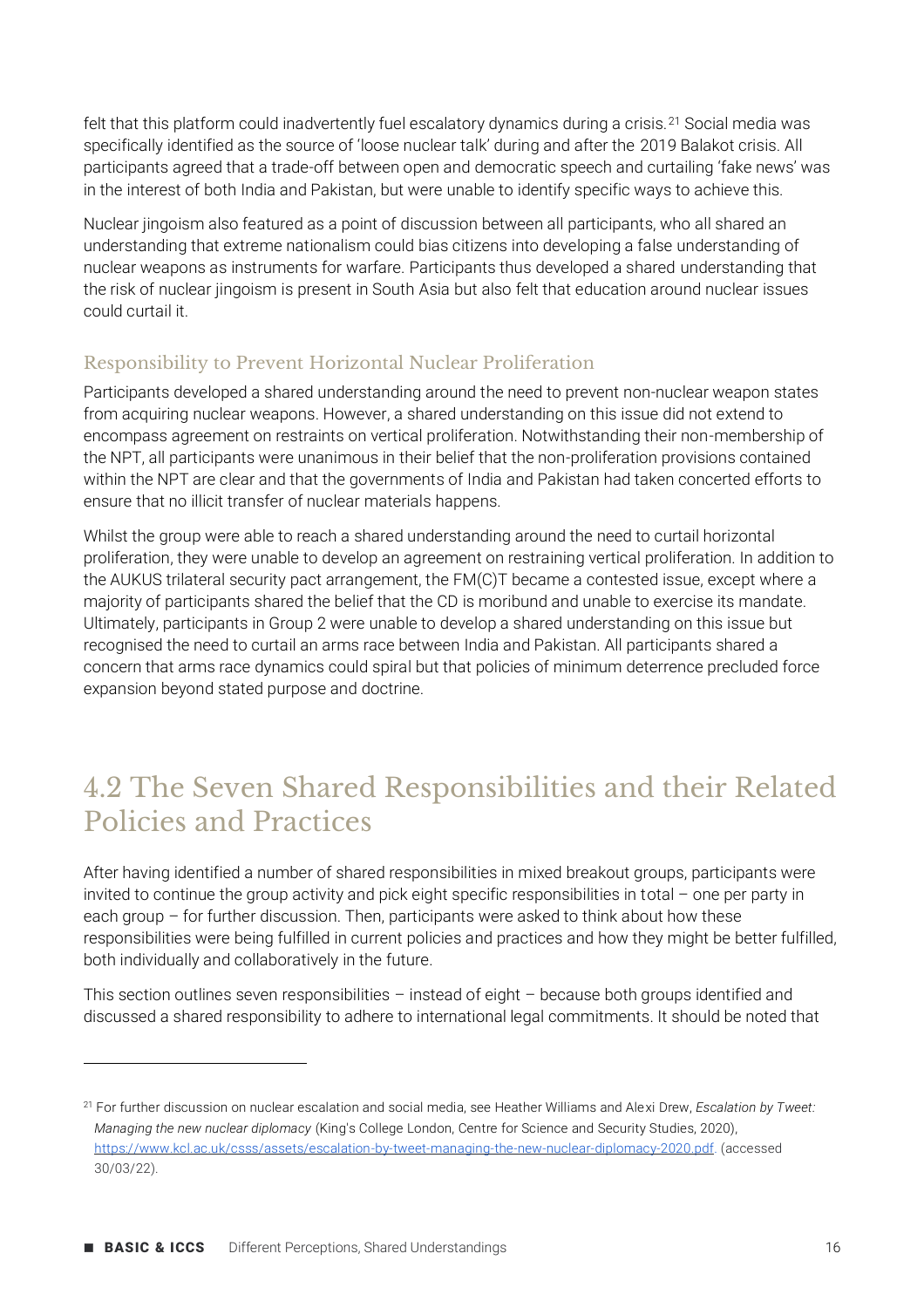some responsibilities (such as the responsibility to pursue Global No First Use) were raised by some participants as shared, but were ultimately not agreed upon by all participants.

### (I) Shared Responsibility to Maintain Nuclear Safety and Security

Pakistani participants in Group 1 selected the responsibility to maintain nuclear safety and security as a shared responsibility for further discussion, which the rest of the group agreed could be considered a shared responsibility to all the parties to the dialogue. Facilitators asked participants what more could be done, in terms of individual and/or collective policies and practices, to fulfil this responsibility.

Pakistani participants suggested the implementation of further nuclear CBMs between India and Pakistan, or trilateral CBMs involving China, but Indian participants expressed some resistance in relation to this policy proposal which was therefore dismissed by the group.

It was then suggested that a better collective policy to maintain nuclear safety and security could be to establish a new series of summits dedicated to nuclear security that would improve upon the original Obama-era Nuclear Security Summit (NSS) process by widening participation and broadening the ownership of the series.<sup>22</sup> The group felt strongly that the further sharing of best practices and learning lessons from other countries (or even other regions) at a new, multilateral nuclear security summit process could strengthen global nuclear safety and security. This policy proposal was agreed by all parties and is discussed in detail in Section 5 of this report.

### (II) Shared Responsibility to Protect the Environment

ASEAN participants in Group 1 emphasised the importance of fulfilling the shared responsibility to protect the environment, linking this back to the previously discussed responsibility to maintain nuclear safety and security.

ASEAN participants suggested that these responsibilities could be fulfilled by ensuring more transparency on the impact of nuclear accidents and nuclear tests, and sharing knowledge and best practices on these matters. The importance of this policy was also recognised by the rest of the group and participants agreed to include this recommendation within the NSS policy proposal. ASEAN participants also put forward other policy proposals to fulfil the responsibility to protect the environment, such as adopting measures to avoid incidents at sea, protecting the South China Sea biodiversity against accidents, and implementing CBMs that could mitigate the risks of accidents especially between SSBNs and nuclear-armed SSNs.

### (III) Shared Responsibility to Pursue Global No-First Use/Maintain the Nuclear Taboo Norm

Indian participants in Group 1 argued that a global pledge of No-First Use (NFU), or a global commitment to never use nuclear weapons first under any circumstances, should be considered as a shared responsibility to all the parties involved in the dialogue. However, other participants in the group did not agree with this view and felt that NFU can be considered a policy to fulfil a more general responsibility to

 $22$  The Nuclear Security Summit is a multilateral initiative, launched by the United States in 2009, to take collective steps to strengthen global nuclear safety and security. There have been four summits in total, the last of which was held in 2016. See Kelsey Davenport, 'Nuclear Security Summit at a Glance,' *Director for Nonproliferation Policy* 202 (June 2018): 463- 8270, <https://www.armscontrol.org/factsheets/NuclearSecuritySummit> (accessed 30 March 2022)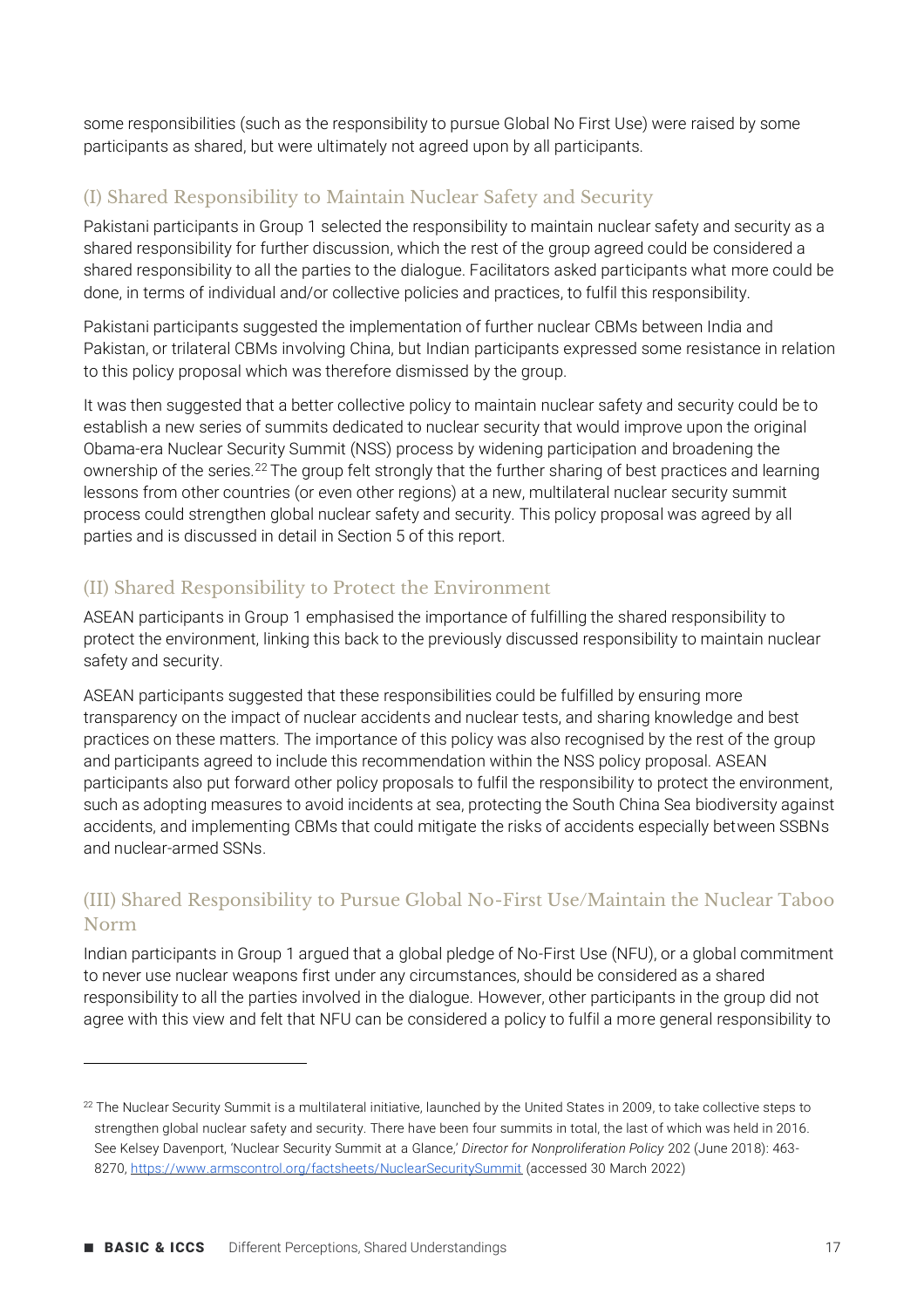maintain the nuclear taboo norm. Participants could not reconcile their views around which of these two could be considered as a shared responsibility, but the group ultimately agreed that the non-use of nuclear weapons could be considered a shared practice (one that is or should be fulfilled by all the parties to the dialogue) to uphold the nuclear taboo norm.

### (IV) Shared Responsibility to Uphold the Letter and Spirit of Treaties

Groups 1 and 2 both identified a shared responsibility to adhere to international legal commitments, meaning that this section serves as two of the eight total responsibilities identified. This responsibility, however, is necessarily broad in scope, so - in order to move the conversation towards policies and practices that could fulfil it – the breakout groups were encouraged to consider specific ways it could be operationalised.

In Group 1, the shared responsibility to uphold the letter and spirit of treaties was raised by Australian participants and was agreed by all parties. To this end, some participants suggested implementing a regional Anti-Ballistic Missile (ABM) Treaty, but the policy was not favourably received by everybody in the group. Alternatively, ASEAN participants proposed to establish a nuclear-weapon-free zone in the Indian Ocean (Indian Ocean NWFZ), a proposal that was initially welcomed and discussed by the group. However, after brainstorming about how an Indian Ocean NWFZ could be implemented, the group quickly identified some major hurdles and decided to set aside the proposal. The main obstacle identified by participants to the implementation of the policy proposal was a multifaceted 'definitional challenge'. The challenge lay in the difficulty of marking out the definitional boundaries of the Indian Ocean region and, more importantly, in the realisation that nuclear possessor states could not be part of the NWFZ, and this automatically excluded Pakistan and India.

In stark difference to the conversation in Group 1, participants in Group 2 were keen to explore whether stronger mechanisms could be developed that make it difficult to abrogate existing treaty commitments. North Korea's departure from the NPT in 2003 was identified as an example that had caused significant disruption to the international non-proliferation framework which participants felt had negatively impacted the international status quo because it undermined the accepted international norm of nonproliferation. Similarly, the US decision under President Trump to withdraw from the Joint Comprehensive Plan of Action (JCPOA) was also viewed as a lost opportunity that had been corrupted by short-term political objectives. Maintaining continuity of commitments to non-proliferation norms, rules, and institutions was identified as a key policy that could strengthen the global nuclear order.

Participants all felt that non-proliferation is a sacrosanct responsibility and a collective endeavour that transcends individual nation state priorities. With this shared understanding, participants were keen to explore whether there are steps that could be taken that would ensure that actors adhere to obligations once signed, with no route to exiting them. Nevertheless, participants struggled to agree on how such an obligation would be implemented and by whom. The most promising discussion here was around whether the global sanctions regime could be democratised, such that power is more evenly distributed between states, making it harder for the most powerful actors to act with impunity.

The group also considered whether the nuclear possessor states outside the NPT could make voluntary national implementation reports to the NPT, which would note progress in implementing the 2010 NPT action plan. Currently, although India and Pakistan have stated their adherence to NPT principles, as nonsignatories they do not produce national implementation reports. Participants felt that introducing a practice of this kind could signal seriousness by the nuclear possessor states that they voluntarily recognise their responsibilities, notwithstanding their non-membership of the NPT.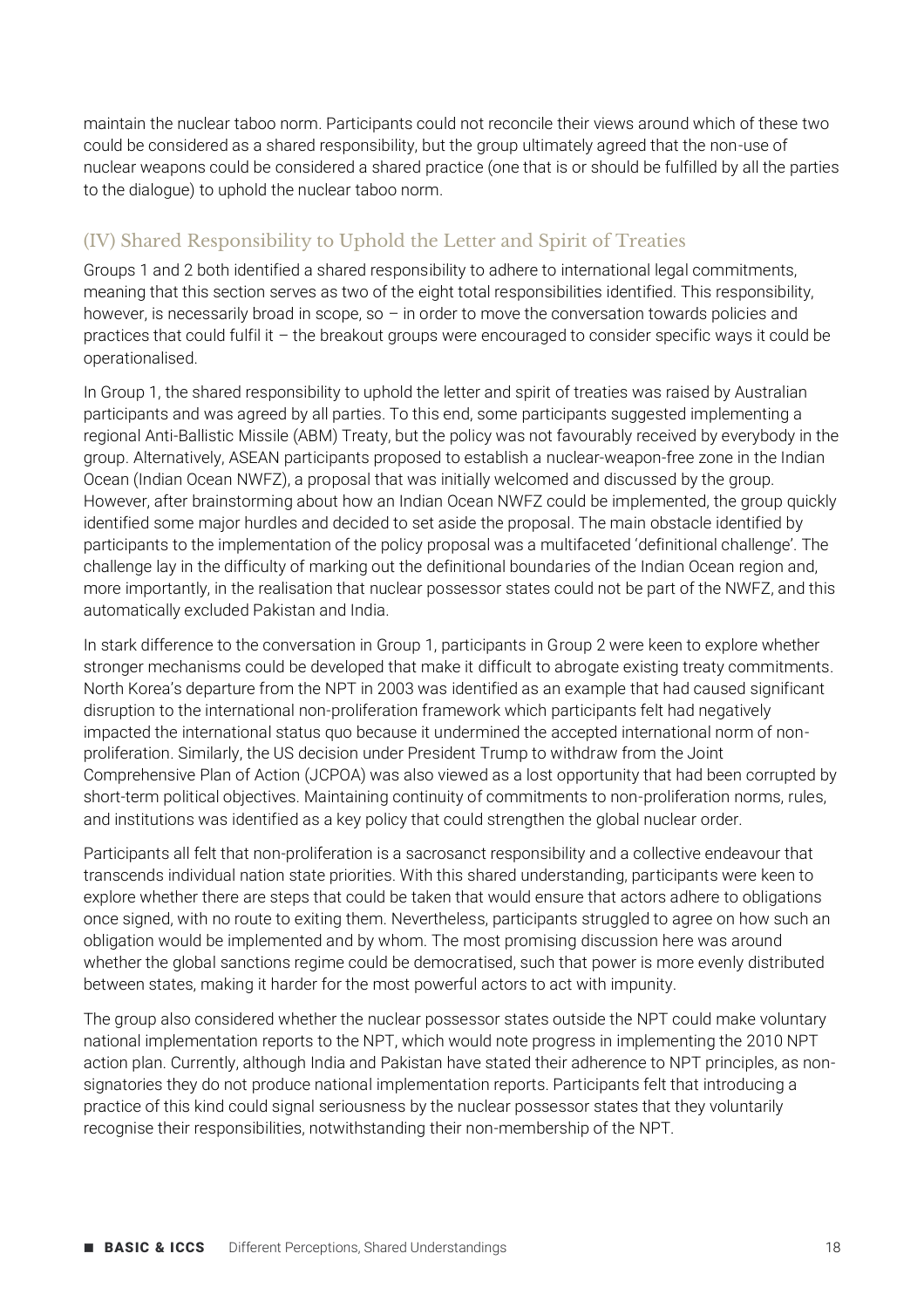In addition to this, the group formed a consensus around developing a regular 'Rev Con' process around the Convention on the Physical Protection of Nuclear Material (CPPNM) and its Amendment.

### (V) Shared Responsibility to Maintain Deterrence

Group 2 considered that where two or more actors maintain a mutual deterrence relationship, the responsibility to maintain stable deterrence could be considered a shared one. This conversation had a special resonance during the week of the dialogue, following the accidental launch of a nuclear-capable cruise missile (it was armed at the time with a conventional warhead) by India that flew 100km over the border into Pakistan.<sup>23</sup>

To fulfil this responsibility, the parties identified three associated policies and practices: i) refraining from making explosive or jingoistic statements; ii) expanding existing CBM frameworks such as missile launch notification agreements (to include cruise missiles, in the South Asian context); and iii) ensuring robust command-and-control and early warning systems and protocols. Group 2 focused their discussion around the idea of developing a mechanism between India and Pakistan for 'notification of accidents between India and Pakistan' to ensure that misperceptions do not lead to inadvertent escalation during times of crisis. This policy spurred a discussion around maintaining the balance between deterrence and co-operation which participants all felt relied upon improving trust between the two nuclear competitors.

### (VI) Shared Responsibility to Refrain from Arms Racing

Group 2 identified a shared responsibility to refrain from arms racing, although they had some difficulty defining an 'arms race' as compared to, say, a defensive arms build-up. Without having fully resolved these conceptual difficulties, the group identified two associated policies and practices that included: i) curtailing development of new and emerging technologies and ii) strengthening the public discussion and education on the costs (financial and environmental) of weapons development.

Participants shared an understanding that deterrence between India and Pakistan is situated within an action-reaction dynamic in which any increase in any kind of strategic weapons stimulates countervailing responses on the part of the other.<sup>24</sup> Participants from Pakistan were keen to impress that Pakistan's nuclear build-up is 'not an arms race' with India, but rather 'the bare minimum to keep up with India' in order to 'reduce imbalance and maintain the status quo'. Another Pakistani participant conceded that for those outside, 'just matching capabilities can be perceived as an arms race'. However, participants all agreed on the need for India and Pakistan to reduce their respective military budgets to the lowest possible levels. Ultimately, participants in Group 2 recognised the inherent dangers of arms racing, but felt that deterrence is context dependent and engenders competing requirements that are difficult to reconcile.

### (VII) Shared Responsibility to Maintain and Develop Consistent and Clear Channels of Communications

Group 2 selected a responsibility to maintain and develop consistent and clear channels of communication and identified reviving a direct communications link between the foreign secretaries of

<sup>23</sup> Christopher Clary, 'The Curious Case of the Accidental Indian Missile Launch' (17 March 2022), *War on the Rocks.*  <https://warontherocks.com/2022/03/the-curious-case-of-the-accidental-indian-missile-launch/> (accessed 30 March 2022)

 $24$  For further reading on action-reaction dynamics, see George Rathiens, 'The dynamics of the arms race', (1969) pp.33 - 43 in *Progress in Arms Control: Scientific American*, (1979), United States of America.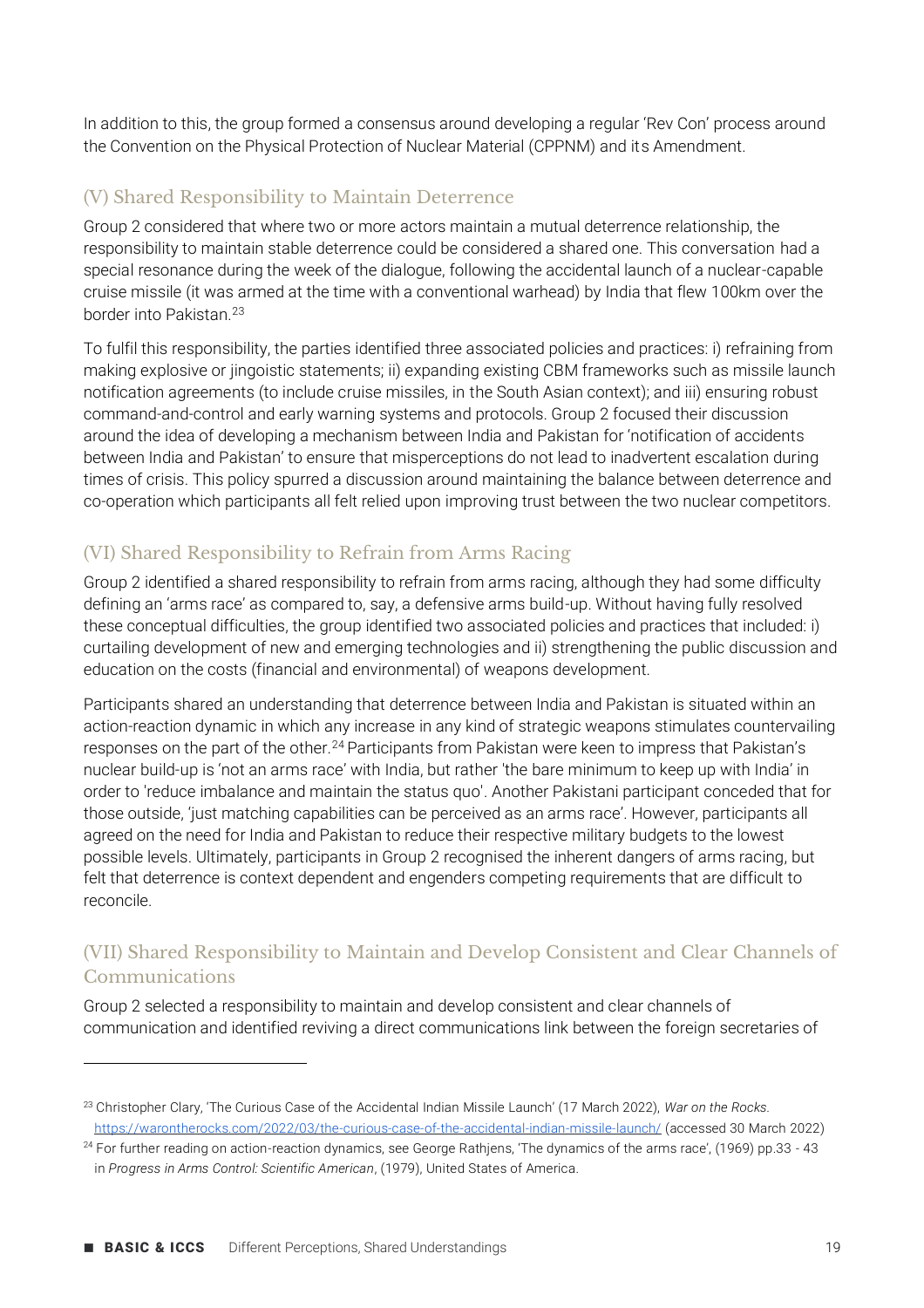the Governments of India and Pakistan. The Indian group felt that the benefit of a hotline is that it 'does not need anyone to mediate, the other party only needs to pick up the phone.' Whilst all participants developed a shared understanding that 'hotlines' engendered utility during a crisis, the group felt that developing a direct communications link between their respective nuclear apparatuses was not needed, implying that it is beyond what the current mutual relationship can tolerate. Thus, the Indian group noted that 'for India right now, Pakistan is not important, China is the focus.'

All members of Group 2 developed a shared understanding that during a crisis, the ability of parties to communicate clearly is a shared responsibility that 'requires an effort to keep talking to each other.' Another shared agreement between participants in the group was the idea that the media could play a pivotal role, as they might be the only source of information during a crisis and that during this period, 'the media can become the voice of government.' The role of the media during crises was further discussed by participants in relation to the policy proposal of ensuring improved communication during India-Pakistan bilateral crises.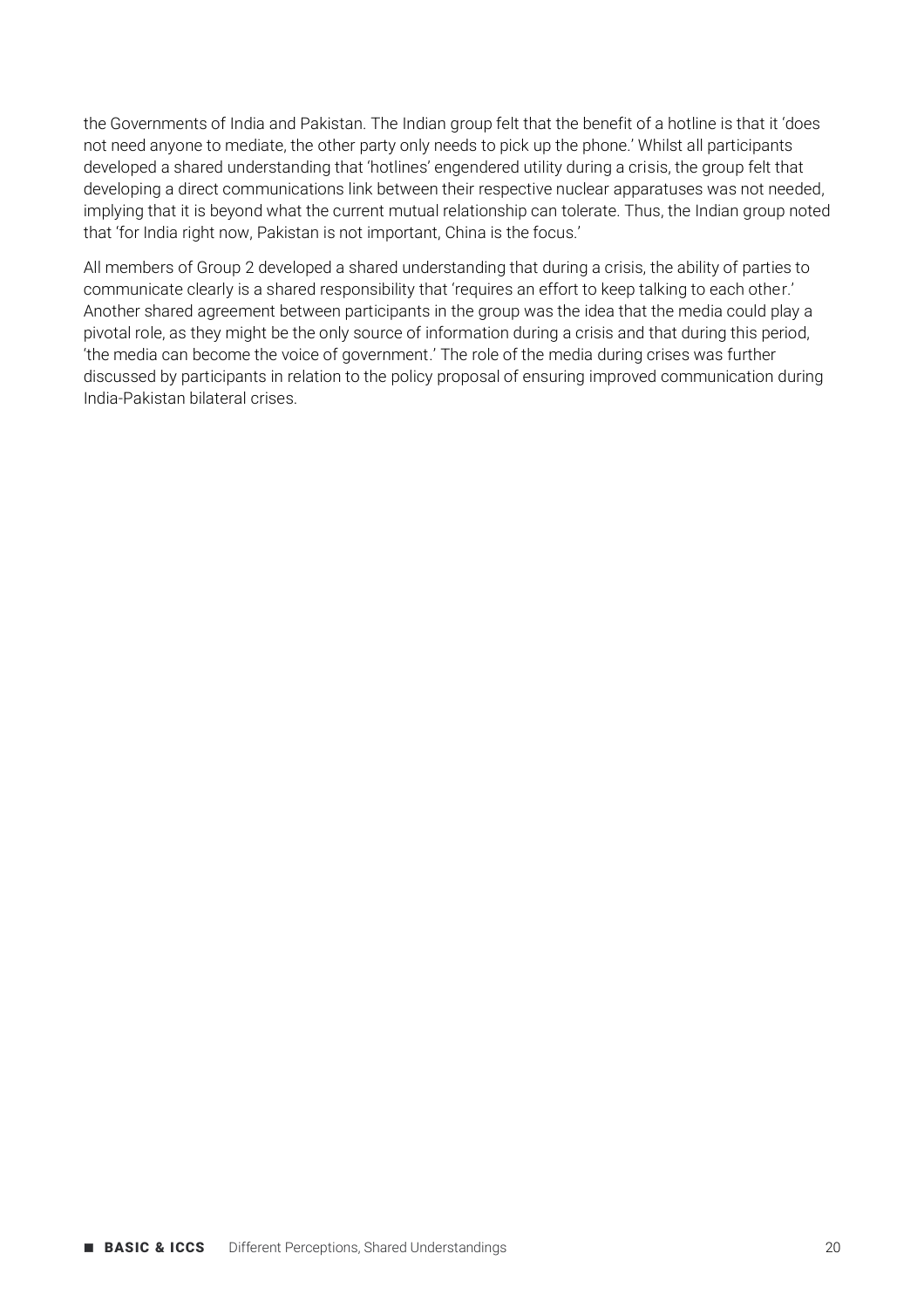### 5. The Three Key Policy Proposals

Conversations around shared responsibilities in mixed breakout groups led participants to identify and agree on three main policy proposals. The proposals were 'tested against reality' separately by the two groups in order to determine their plausibility, with facilitators asking participants to identify any specific material and ideational constraints that might prevent the realisation of the identified policies. This section outlines the three policy proposals and the constraints and possible solutions identified by participants.

### Establishing a New, Multilateral Nuclear Security Summit Process

All parties expressed an interest in revitalising a nuclear security summit process, as an effective policy to collectively fulfil the shared responsibility to maintain global nuclear safety and security. While participants used the same language as a shorthand, it was felt that this process should learn from, but ultimately go beyond the Obama-era Nuclear Security Summits by being more globally-inclusive, more institutionalised, and having a broader mandate.

During the reality testing session, participants in Group 1 identified the following potential obstacles to this policy: i) identifying who is taking a leadership role in convening the summit; ii) deciding at what level (bilateral, regional, or multilateral) the summit should be held; iii) deciding whether to include 'outlier' states, such as North Korea; and iv) deciding what incentives could be provided to encourage participation in the summit. Participants in Group 2 also identified hurdles to implementing this idea. These included; i) exorbitant fiscal costs; ii) competing priorities for countries as they may have more urgent issues to address; and iii) initiative fatigue, as there is a plethora of other initiatives currently in operation.

On deciding at what level the summit should be convened, participants agreed that the summit should be revived as a multilateral initiative by both nuclear possessor and non-possessor states. This was agreed after some discussion as Indian and Pakistani participants were pushing for a summit led by nuclear possessor states while ASEAN participants stressed the importance to also include non-possessor states to ensure a multilateral approach to nuclear safety and security. Participants all agreed that the summit would only work if it engendered inclusivity and was open to all states, hence truly global. This underscored a belief that wider participation and inclusivity could redress the issue around gendered male-dominated terminology and lexicon in nuclear issues, which participants all noticed needed a reexamination. Australian participants highlighted that it was important that First Nations people were also included in the dialogue.

On the incentives issue, participants agreed that the summit should be promoted and incentivised by referring to the 'nuclear responsibilities language', leveraging the collective responsibility on the part of nuclear possessor and non-possessor states to strengthen nuclear safety and security in global nuclear politics. Given current doubts around nuclear security and safety, participants felt that the summit would be an ideal platform for states to reassure the international community and discuss some outstanding issues, such as the AUKUS arrangement between the United States, United Kingdom and Australia.

On the other hand, Group 1 and Group 2 expressed slightly different perspectives about who would be best placed to take the leadership role in convening such a summit. While Group 2 identified the IAEA as the ideal convenor of a new and multilateral summit, Group 1 feared that giving such a prominent role to the IAEA would jeopardise North Korea's participation in the summit, if so desired. Ultimately, participants noted that the IAEA would provide a greater guarantee of neutrality and continuity, and that 'outlier' countries such as North Korea could be invited as 'special invitees'.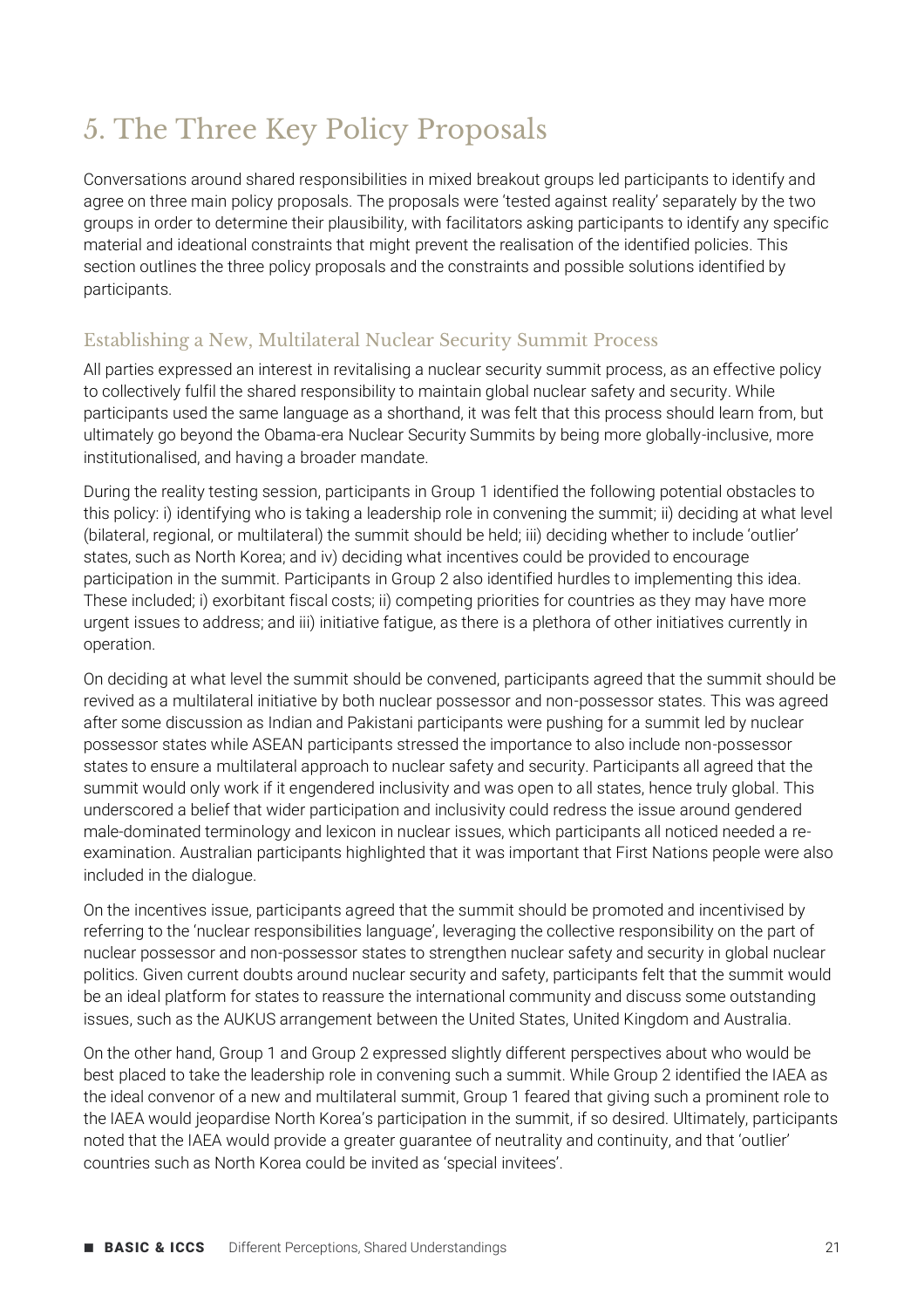Whilst participants were unable to settle on the participation groups for the summit, they all agreed that collective responsibility between all actors is the guiding ethos. In the end, participants felt that the policy proposal of establishing a new, multilateral nuclear security summit is feasible and needed; the hurdles were viewed as issues that could be easily overcome when implementing the proposal. Participants developed a shared understanding that the goal of the summit should be to build trust and share best practices between all states. While participants were keen that the summit process become a regular occurrence (e.g. every two years), they suggested pilot testing the approach with a one-off event.

### UN Group of Governmental Experts on Missile Ranges and Terminology Definitions

As a solution to reduce arms racing as a long-term goal, participants reflected on what could be the lowest hanging fruit and the first step that states could take that would not get too much push-back internationally. All participants acknowledged that incentivising nuclear adversaries to pursue arms control is extremely difficult and infused with complex issues around trust and verification. The Australian group had identified that at present, there is no legally-binding multilateral instrument that deals with the issue of missile definitions and ranges, which was viewed by Group 2 as problematic as it creates issues around treaty compliance. Participants noted that whilst they saw value in having a regional dialogue on arms control, it was not realistic, and states should have more realistic objectives to advance arms control in the region.

As a potential first step to incentivise states to seek progress, the Australian group suggested reaching for the low-hanging fruit, which they felt would not encounter innumerable obstacles. Participants felt that it was difficult to talk about missiles because there are no common definitions and that new or emerging technologies blur the lines for distinction, making it extremely difficult for any meaningful dialogue. The group felt that before being capable of making any progress on regional arms control and curbing missile development, states would first need to agree on a shared lexicon around missile ranges and terminology. Participants all agreed that this common lexicon for missiles and ranges needed to be non-US centric and inclusive, meaning participation and contributions from a wider set of actors within the international community. This, participants felt, would enable stakeholders to lay foundations to facilitate future dialogue on these issues. Thus, agreeing a common lexicon of missiles was viewed by participants as a 'tiny step' that could: i) circumvent continued reliance on using the US definition of range and ii) open opportunities for including regional dialogues on emerging weapons and / or missiles.

Participants then discussed how such a lexicon should be agreed, and raised the idea of assembling a UN Group of Governmental Experts (GGE) to develop a multilateral instrument focussed on how to categorise missiles and describe ranges. The GGE would also develop a common terminology and definitions which participants considered would serve as a valued resource for governments. The benefit of such a proposal is that it could not be vetoed, and that if states could find a consensus, the process would be the outcome. One participant identified that despite only one of the three previous GEE initiatives on missiles – in 2002, 2004 and 2008 – having come to an agreement, they were all valuable to advance discussion in the international fora.<sup>25</sup>

Participants debated the ideal state, or group of states, to put forward the proposal to establish a GGE. Whilst Iran was mentioned, participants did not entertain this idea for long as they felt that political obstacles to achieve this could not be easily overcome. The presence of Singaporean and Australian participants around the table led participants to propose that sponsorship by both countries could be a

<sup>25</sup> For further information on prior UN initiatives on missiles, see: United Nations, Office for Disarmament Affairs, *Missiles*  (2022)[. https://www.un.org/disarmament/wmd/missiles/.](https://www.un.org/disarmament/wmd/missiles/) (accessed 30 March 2022).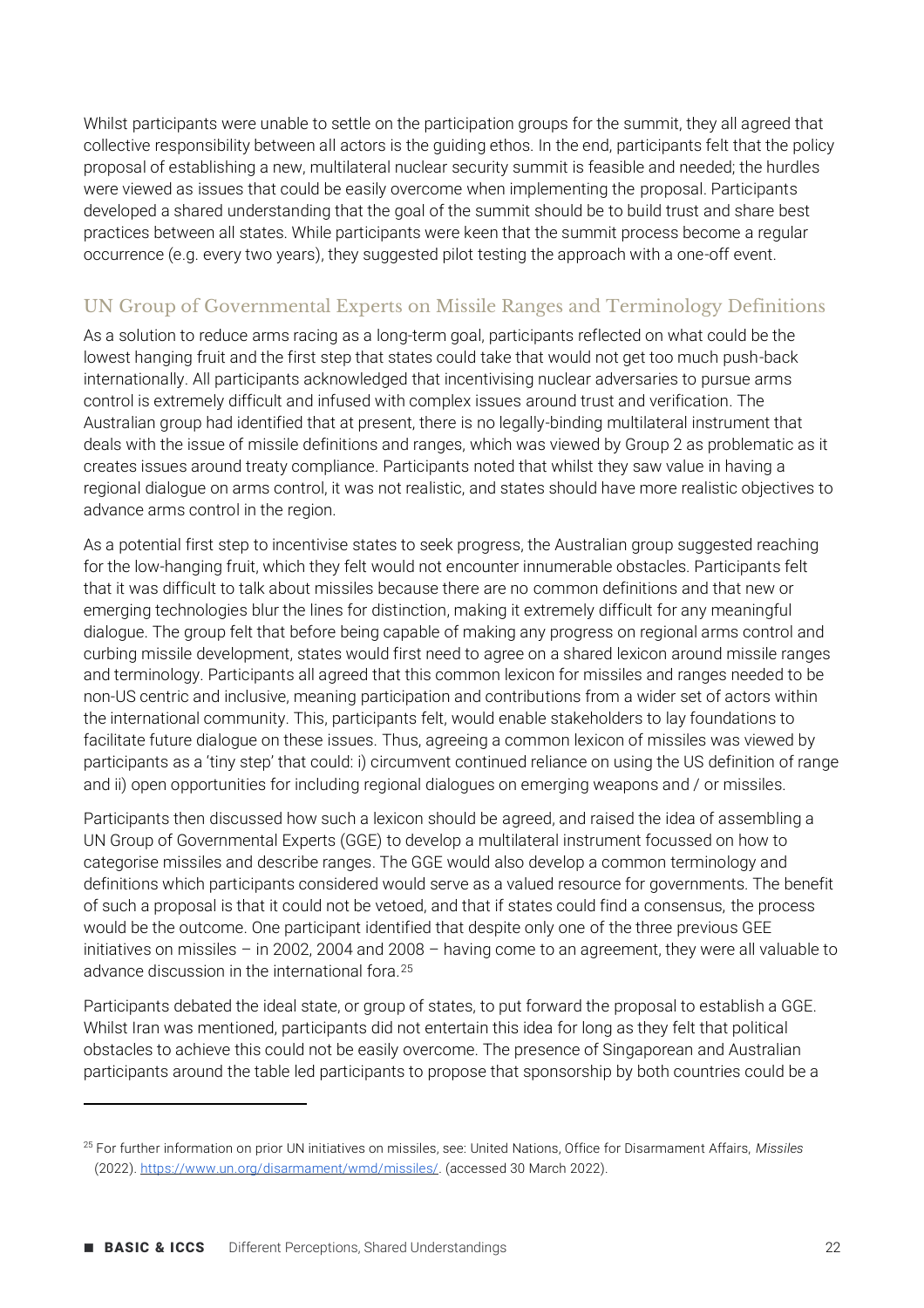great idea. The capacity burden for any state choosing to lead such an endeavour and the hurdle this would represent was also discussed. The same hurdle was voiced by the Singaporean participant. Regardless of which state or group of states might sponsor this idea, discussion between participants shifted towards the need for lobbying and developing back channels as a prerequisite. Participants felt that this is needed as no country would put the proposal forward if there were prospects of not securing the vote.

Participants also identified transparency around intentions and hard power capabilities as a significant obstacle when reality testing this initiative. In particular, participants felt that China would be reluctant to discuss their missile technology in detail as they might worry that this would expose them militarily in the event of hostilities. Whilst participants were unable to agree on an approach that might reassure China, they all considered that the other nuclear possessor states could be convinced to participate in this initiative.

### Ensuring Improved Communication During India-Pakistan Bilateral Crises

Participants expressed an interest in discussing how to ensure improved communication during India-Pakistan bilateral crises. Such a topic was deemed as particularly relevant given the accidental launch of an Indian nuclear-capable cruise missile into Pakistan territory just a few days before the dialogue.26

Participants identified 'nuclear jingoism' in social media and the mass media as a major impediment to bilateral communications during India-Pakistan crises, taking the recent 2019 Balakot air strikes as a case point. Pakistani and Indian participants noted that, during the crisis, the media in both countries depicted the adversary as an arch-enemy and distorted reality on the ground, exaggerating risks and exacerbating the risks of inadvertent escalation.

Participants agreed that India and Pakistan should prioritise nuclear education during peacetime to maintain bilateral channels of communications open during crises. It was mentioned that both countries should make efforts to familiarise their citizens with nuclear issues and, in particular, with the potential disastrous effects of nuclear incidents during crises. Participants also agreed that journalists should be made aware of the perils of fuelling the fire of nuclear use with jingoism, loose nuclear talk, and sensationalism during bilateral crises. With this in mind, participants suggested running the Responsibilities Framework with media representatives in both India and Pakistan in future 'Collective Introspection' meetings, to help journalists to look at the dangers of using inflammatory language during crises through the lens of nuclear responsibilities.

Participants then moved on to discuss the dangers associated with a general lack of diplomatic talks at the bilateral level during India-Pakistan crises. The two countries established a hotline between their Foreign Secretaries in 2005 (which replicated a similar communication channel that already existed between the Director General of Military Operations – DGMOs – in both countries). However, this has remained mostly dormant over the past couple of decades, and was not used during the Balakot crisis.27 Participants noticed that India and Pakistan should improve existing bilateral communication mechanisms by i) reviving the use of the existing hotline and ii) re-engaging in backchannel diplomacy in relation to Kashmir. The latter can be an important catalyst for more substantive high-level political talks on contentious issues between conflicting parties. India and Pakistan have already engaged in

<sup>26</sup> Clary, 'The Curious Case of the Accidental Indian Missile Launch'.

<sup>27</sup> Ministry of External Affairs, Government of India, 'Hotline Activated' (August 09, 2005). [https://mea.gov.in/articles-in](https://mea.gov.in/articles-in-indian-media.htm?dtl/15127/activated)[indian-media.htm?dtl/15127/activated](https://mea.gov.in/articles-in-indian-media.htm?dtl/15127/activated) (accessed 30 March 2022).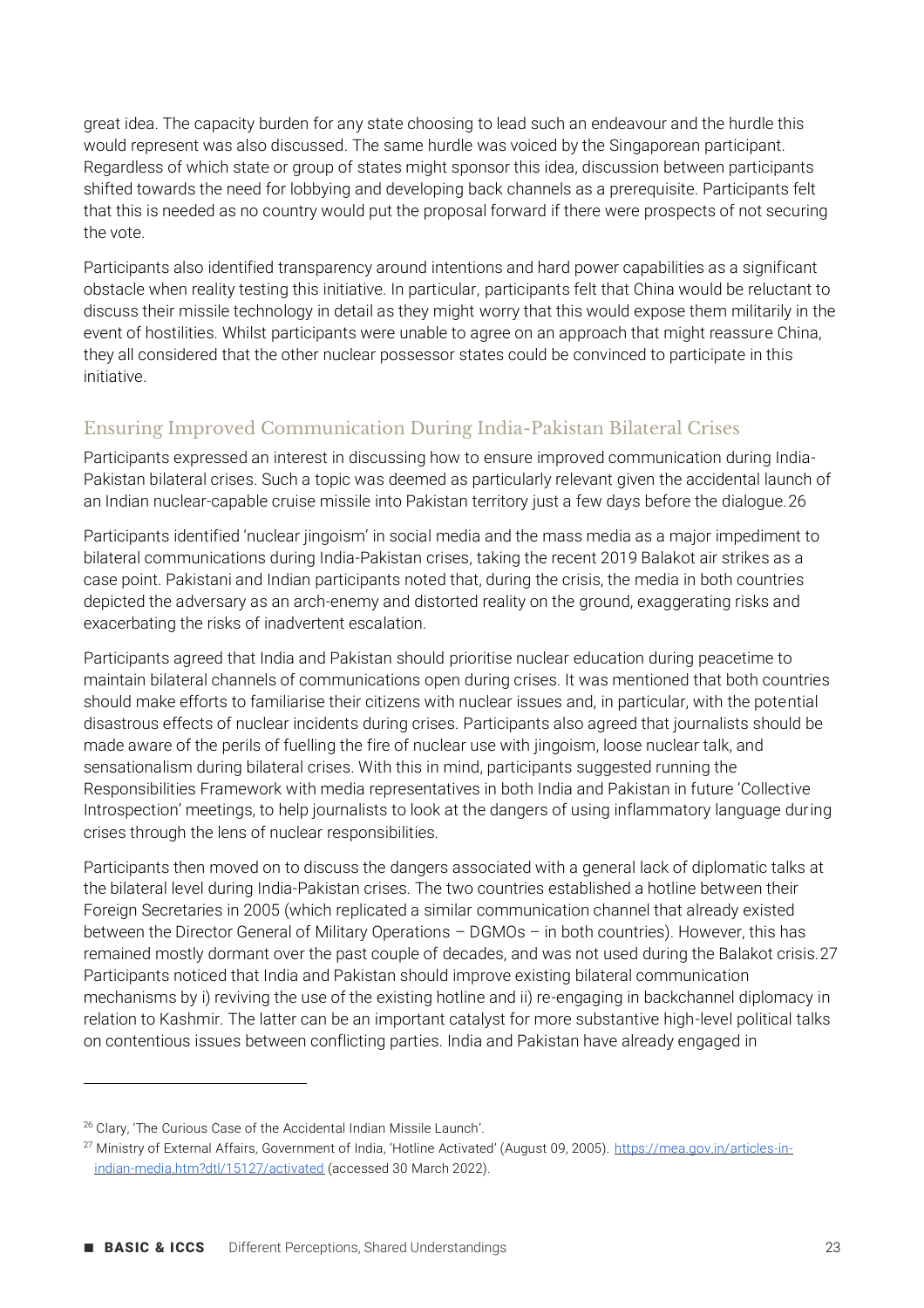backchannel negotiations over Kashmir between 2004 and 2007, and there have been speculations that the February 2021 ceasefire agreement along the Line-of-Actual-Control (LOC) in Jammu and Kashmir could be related to a revival of backchannel diplomacy.28

> 'I believe that such dialogues between different groups which include nuclear and non-nuclear weapon states is an enriching exercise that would lead to developing a just and global nuclear order.' (Participant)

<sup>28</sup> Riya Sinha, 'The Kashmir Back Channel 2004-2007: Prospects for India-Pakistan Negotiations', *Centre for Social and Economic Progress (CSEP)* (17 November 2019[. https://csep.org/blog/the-kashmir-back-channel-2004-2007-prospects](https://csep.org/blog/the-kashmir-back-channel-2004-2007-prospects-for-india-pakistan-negotiations/)[for-india-pakistan-negotiations/](https://csep.org/blog/the-kashmir-back-channel-2004-2007-prospects-for-india-pakistan-negotiations/) (accessed 31 March 2022).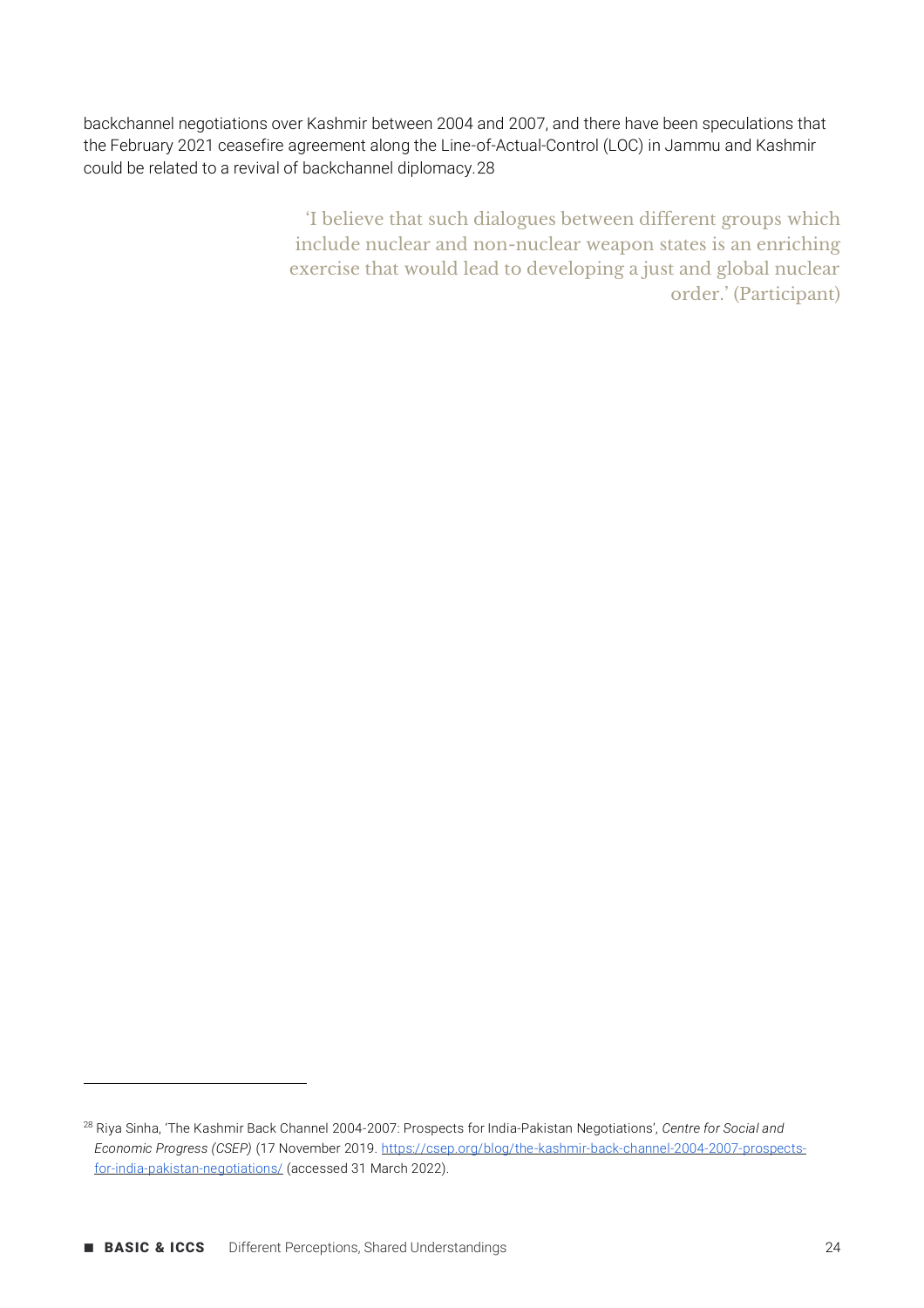### 6. Feedback and Next Steps

The results of the post-dialogue survey indicated that participants felt that the unique methodology used for the dialogue had created a safe space for a respectful exchange of ideas and perspectives. This resulted in an increased mutual understanding across the parties around the nuclear responsibilities and the associated policies and practices of the states and organisations involved in the dialogue.

The steps taken by BASIC-ICCS to enable the participants to develop a suitable level of 'working trust' proved to be effective – the survey results show that participants felt that all parties to the dialogue were interested in working together to explore the possibilities for new shared responsibilities and ascertain areas of policy convergence and improvement.

Feedback received after the dialogue also highlighted that all participants would like to be involved in future dialogues on nuclear responsibilities. When suggesting ways to take such dialogues forward, several participants agreed that including China as a party to the dialogue could ensure a deeper understanding of nuclear security issues in the Asia-Pacific. Important themes raised by participants to be discussed at future nuclear responsibilities dialogues in the Asia-Pacific included: i) assessing the impact of emerging technologies on deterrence and crisis stability, ii) evaluating the impact of cyber threats to nuclear security, and iii) ensuring improved and trusted lines of communication during crises. Some participants suggested engaging in role-play activities and crisis simulation exercises to develop greater crisis prevention and crisis management capacities among policy-makers, officials, and other practitioner communities (especially the media, both print and online).

It was also suggested that future dialogues could go beyond the Asia-Pacific to encompass conversations between Nuclear Weapons States parties to the NPT and state parties to the Treaty on the Prohibition of Nuclear Weapons (TPNW). Conversations of this kind could explore the humanitarian and environmental consequences of nuclear weapons or ways to make progress on disarmament.

> 'The dialogue stimulated our thoughts towards a new way of thinking and looking at things. I certainly have gained new perspectives on traditional nuclear-related issues and I think the innovative framework of the dialogue is fully responsible for stimulating my thought process.' (Participant)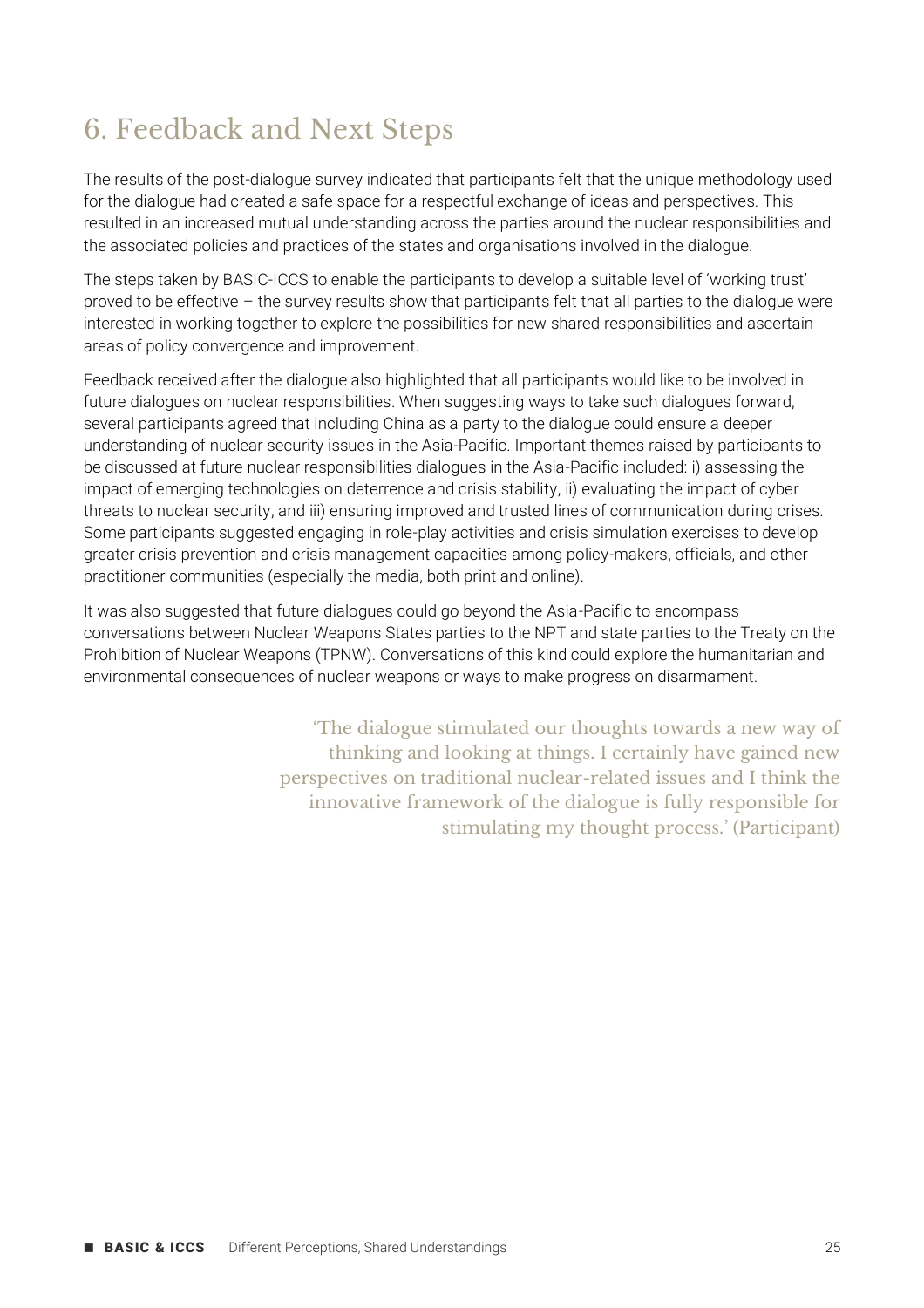### 7. Conclusion

The BASIC-ICCS dialogue, 'Different Perceptions, Shared Understandings: Towards a Responsibility-Based Regime to Reduce Nuclear Risks in the Asia-Pacific' was an unprecedented initiative that brought together officials and leading track 2 experts from a selection of four parties: Australia, India, Pakistan, and ASEAN. The dialogue encouraged and achieved an increased understanding by all the parties as to how they were perceived by the others and what responsibilities each party felt it owed to the others present. Put differently, the dialogue provided an opportunity for each party to see their nuclear responsibilities through the eyes of the others present.

As this report has shown, the result was a rich discussion on nuclear security issues in the Asia-Pacific. The dialogue generated novel and empathic conversations around responsibilities that all the parties identified as shared, and produced an important convergence of thinking around the three key policy proposals set out above. The mutual focus on shared responsibilities and the multilateral character of the dialogue led participants to focus on areas of commonality rather than division. The parties did this in ways that remained true to core security interests and without ignoring points of conflict and division. But it was testimony to the third-party facilitated dialogical method that BASIC-ICCS employed that outstanding disputes, especially between India and Pakistan, did not shipwreck the promise of the dialogue.

The three key policy proposals identified by participants are evidence of the type of tangible outputs that can be collectively reached when thinking about shared nuclear responsibilities. Two of them reimagining the nuclear security summit process and developing a UN GGE on missile ranges and terminology definitions - are fundamental multilateral risk reduction proposals formulated at a time where nuclear diplomacy is seriously challenged by the growing distrust between East and the West in the aftermath of the Ukraine crisis and by the postponement of the Tenth RevCon following the Covid-19 pandemic.

As participants noted during the final plenary sessions, the focus on nuclear responsibilities opens up a real space for dialogue, offering a dynamic framework to look at 'the same old problems' from a different angle, agree upon broader goals, and think collectively about ways to overcome obstacles to reach those goals. In the end, different perceptions of nuclear responsibilities do not stand in the way of mutual understanding and the possibility of interpersonal and working trust that was so crucial to the success of the dialogue. Indeed, it is from a position of mutual understanding of nuclear responsibilities that the nuclear possessor and non-possessor states can collectively shape a responsibility-based regime to reduce nuclear risks in the Asia-Pacific.